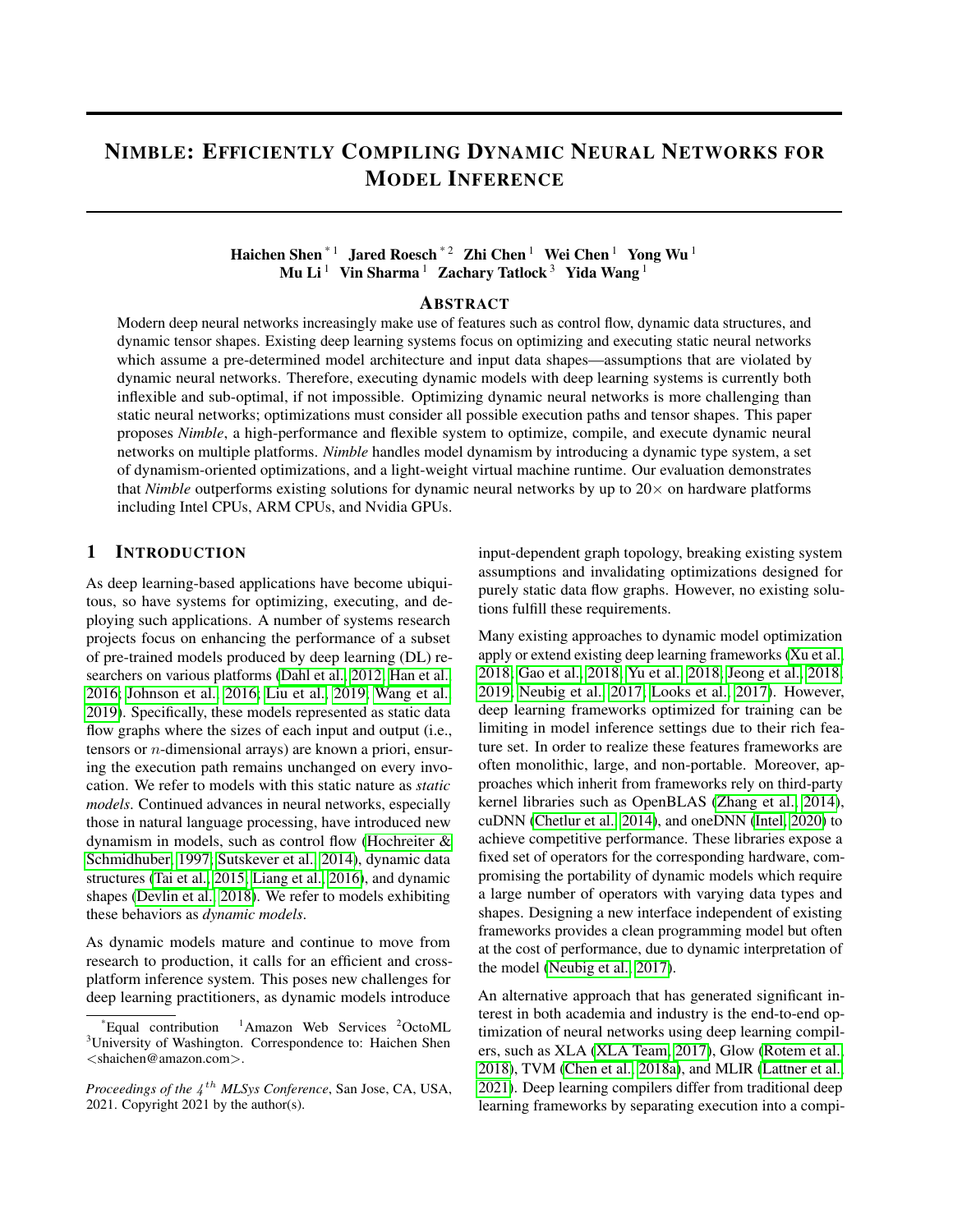lation, and a runtime phase. The compilation phase enables whole-model optimization at the graph level, and workload specific kernel code-generation for multiple hardware platforms, while the runtime executes the compiled module.

However, deep learning compilers have been primarily restricted to static models due to lack of support for dynamism. Specifically, in order to compile and execute the dynamic models, a system requires an intermediate representation (IR) which can statically represent dynamic constructs, a code generator which can generate kernels for dynamically varying data shapes, and a runtime to handle the dynamic execution and kernel dispatch accordingly. Further, dynamicspecific optimizations, such as dynamic memory planning, the process of statically optimizing dynamic allocations, are necessary to achieve desirable performance. None of these features exist in the current deep learning compilers.

To this end, we present *Nimble*, a high-performance and portable system for compiling, optimizing, and executing dynamic neural networks on multiple platforms. To the best of our knowledge, this is the first attempt to systematically handle dynamic models from a compiler perspective. First, we introduce type system extensions to handle data with unknown dimension, which is common in dynamic models, by performing type checking and inference for shapes with *Any*. Second, we devise several optimizations specific to dynamic models, including dynamic shape-aware code generation, memory planning, and device placement. Third, we propose a virtual machine (VM)-based runtime, which decouples the platform-independent controlling logic and platform-dependent kernel implementation, to be portable, light-weight, and most importantly, able to execute dynamic models. Evaluation on LSTM [\(Hochreiter & Schmidhuber,](#page-10-3) [1997\)](#page-10-3), Tree-LSTM [\(Tai et al., 2015\)](#page-11-3) and BERT [\(Devlin](#page-10-4) [et al., 2018\)](#page-10-4) shows that *Nimble* lowers the latency by 1.05× to  $19.9 \times$  compared to the best solution whichever on mainstream hardware platforms both in the cloud (Intel CPUs and Nvidia GPUs) and at the edge (ARM CPUs).

In summary, this paper makes the following three core contributions:

- Proposes and builds an end-to-end system for efficient dynamic model inference across multiple hardware platforms, including an empirical study to benchmark the results;
- Devises several compilation and optimization techniques, including a dynamic type system, a memory planning pass, a heterogeneous device placement mechanism to place computation and data, and a symbolic kernel code generation and shape-based dispatch algorithm;
- Designs and implements tensor based abstract machine with a platform-independent instruction set to efficiently and flexibly execute dynamic models across platforms.

The rest of the paper is organized as follows. [Section 2](#page-1-0) reviews the limitation of existing deep learning compilers

and gives the overview of *Nimble*. [Section 3](#page-2-0) presents the design and implementation of the compilation flow of *Nimble*, followed by VM-based runtime in [Section 4.](#page-6-0) [Section 5](#page-7-0) provides the evaluation results using various models on different hardware platforms. [Section 6](#page-9-0) covers related work, and [Section 7](#page-9-1) concludes the paper.

### <span id="page-1-0"></span>2 CHALLENGES AND OUR APPROACH

### 2.1 Limitation of Deep Learning Compilers

As aforementioned, existing solutions to dynamic models either rely on or extend deep learning frameworks. These solutions bring significant challenges in portability and crossplatform support due to the gigantic codebase and the vendor library dependency. Deep learning compilers provide an alternative approach as being portable across platforms with minimal memory footprint by virtue of being light-weight and dependency-free.

However, current deep learning compilers are not able to process dynamic models due to missing the following dynamism-specific features.

- An IR for representing dynamism. Performing data type and shape inference on static models is straightforward as they are known during declaration and remain unchanged during runtime. However, the shape of an input tensor may vary wildly across different input samples in a dynamic model. The emergence of control flow constructs further complicates this problem as different execution paths can emit substantially different data. A fully static IR, hence, is inadequate to cope with the dynamic characteristics of these models.
- A set of dynamic-oriented optimizations. Existing deep learning compilers, e.g. TVM [\(Chen et al., 2018a\)](#page-10-10) and Glow [\(Rotem et al., 2018\)](#page-11-9), expect static input for each optimization. The memory spaces of each tensor are pre-allocated and their live cycles are determined using a dedicated optimization pass. They also ensure the homogeneous execution of the entire model because all kernels are executed on the same device. However, these optimizations may completely break when dynamism appears, in which different execution paths possibly require different amounts of memory with undetermined sizes before runtime. Therefore, certain IR nodes may be introduced to help runtime type inference and memory allocation. The operations in these nodes are intrinsically more CPU friendly, which would lead to the serious performance problem if not placed correctly.
- A symbolic kernel code generator. Code generation (codegen) is responsible for generating high-performance executable kernels for operators. Recent research [\(Chen](#page-10-10) [et al., 2018a;](#page-10-10)[b;](#page-10-11) [Zheng et al., 2020b;](#page-12-2) [Adams et al., 2019;](#page-10-12) [Zheng et al., 2020a\)](#page-12-3) has achieved impressive results in kernel performance with static shapes on multiple back-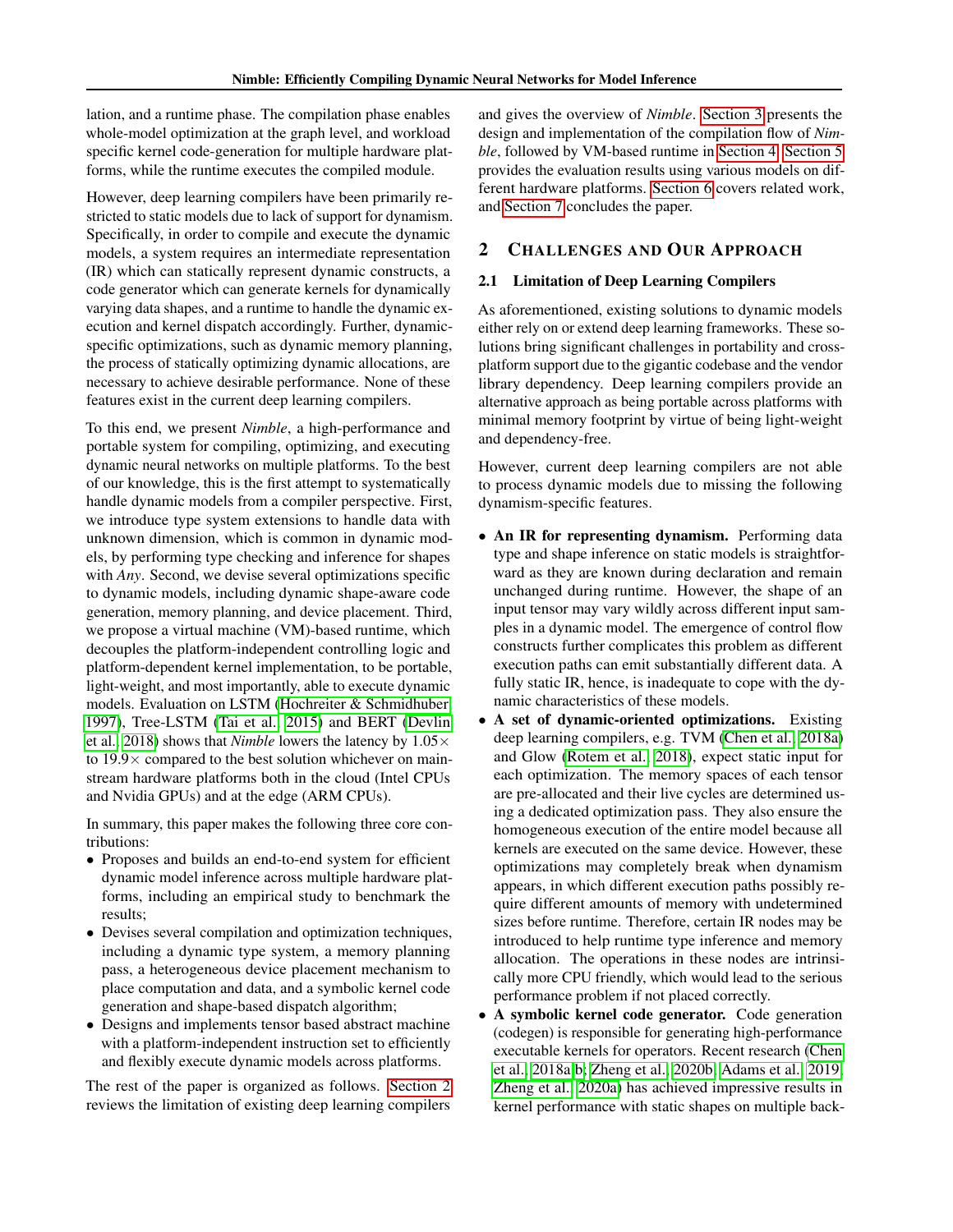<span id="page-2-1"></span>

Figure 1: *Nimble* overview. *Nimble* consists of a compiler that handles model with dynamism and a runtime that executes dynamic models in multiple platforms.

ends. Nonetheless, challenges in codegen with symbolic shapes remain unexplored. After applying the same set of loop optimization, kernels generated with symbolic shapes could still perform bad if the loop boundary is not handled properly. Meanwhile, kernel tuning under symbolic shape settings becomes more challenging as the search space grows exponentially.

• A light-weight and cross-platform runtime. For efficiency purpose, the runtime of static models could be simply designed as a sequential executor that traverses the input data flow graph in the topological order to invoke operators one by one. However, the execution path of dynamic models may only be known at runtime and the kernels for certain operators must be dispatched according to the data shape determined at runtime, making a simple graph-traversing runtime insufficient.

#### 2.2 Our Approach

To address these challenges, this paper presents *Nimble*, a high-performance and flexible system for compiling and optimizing dynamic models for multiple platforms. In general, the design goals of *Nimble* are:

- 1. Supporting dynamic models. *Nimble* targets models with all types of dynamism, including control flow, dynamic data structures and varied data shapes.
- 2. Being portable and light-weight. The module that *Nimble* produces should be executable across a number of platforms on the cloud (high-end CPUs and GPUs) and at the edge (low-power CPUs and GPUs). The runtime should be light enough to run on devices with minimal compute power and memory capacity.
- 3. Enabling high performance. *Nimble* should be performant in the context of dynamism across platforms.

Figure [1](#page-2-1) shows the system architecture of *Nimble* that we propose to achieve the aforementioned design goals. It is a system consisting of two major components, namely a compiler and a runtime. *Nimble* takes a model in the format of mainstream deep learning frameworks, converts it into a unified intermediate representation (*IR*), then optimizes and compiles the IR into an executable that contains

both platform-agnostic bytecode and platform-dependent kernel code, and finally loads the executable to execute in the VM-based runtime. The bytecode is executed by *Nimble*'s runtime interpreter, which is shareable across various platforms. This design effectively enables us to only maintain one version of the execution logic, but focus more on the performance critical operator kernels. The kernels are optimized for a specific hardware platform to achieve high performance.

To effectively support dynamic models without performance degradation for static models, we introduce various analysis and optimization techniques in *Nimble*'s compiler. First, a set of IR extensions are devised to represent dynamic shapes (*Any* shape) and dynamic allocations for static optimization of dynamic program behaviors [\(Section 3.1\)](#page-3-0). Second, shape functions are attached to operators to compute the output shapes dynamically and perform type checking at runtime [\(Section 3.2\)](#page-3-1). Third, a memory planning optimization is employed to reduce the amount of memory consumed [\(Sec](#page-4-0)[tion 3.3\)](#page-4-0). Fourth, a heterogeneous device placement mechanism is designed to place IR nodes on "the-best" device to reduce expensive cross-device data transferring and synchronization [\(Section 3.4\)](#page-5-0). Finally, the compiler features a code generator that is capable of specializing the codegen of certain likely shapes [\(Section 3.5\)](#page-5-1). Once the executable with dynamic behavior is compiled, the VM-based runtime can load and interpret it with intelligent dynamic kernel dispatching [\(Section 4\)](#page-6-0). We detail the design and implementation of each of these features in the subsequent sections.

### <span id="page-2-0"></span>3 COMPILER SUPPORT FOR DYNAMISM

A key challenge preventing existing deep learning compilers from handling dynamism is the lack of a uniform and dynamic representation. For example, optimizations and runtime of existing IR, e.g., TVM, always assume the presence of static shape information. These assumptions introduce quite a few challenges for optimization to dynamism.

In order to handle dynamism, we design a set of IR extensions which expose the essential semantics required to optimize dynamic programs. The approach is implemented in *Nimble* on top of the Apache TVM (version 0.6) deep learning compiler infrastructure [\(Chen et al., 2018a\)](#page-10-10) to leverage its frontend converters from various DL frameworks to its IR. TVM's frontends alleviate the need to frontend specific details enabling our work to focus on contributions such as IR extensions and optimizations. To use *Nimble*, one only needs to feed it with a pre-trained model, perform compilation and then inference. Furthermore, the lessons here are applicable to other compiler efforts.

This section describes how we transform standard TVM programs into our dynamic dialect to easily apply static optimizations to dynamic programs, much as we do in the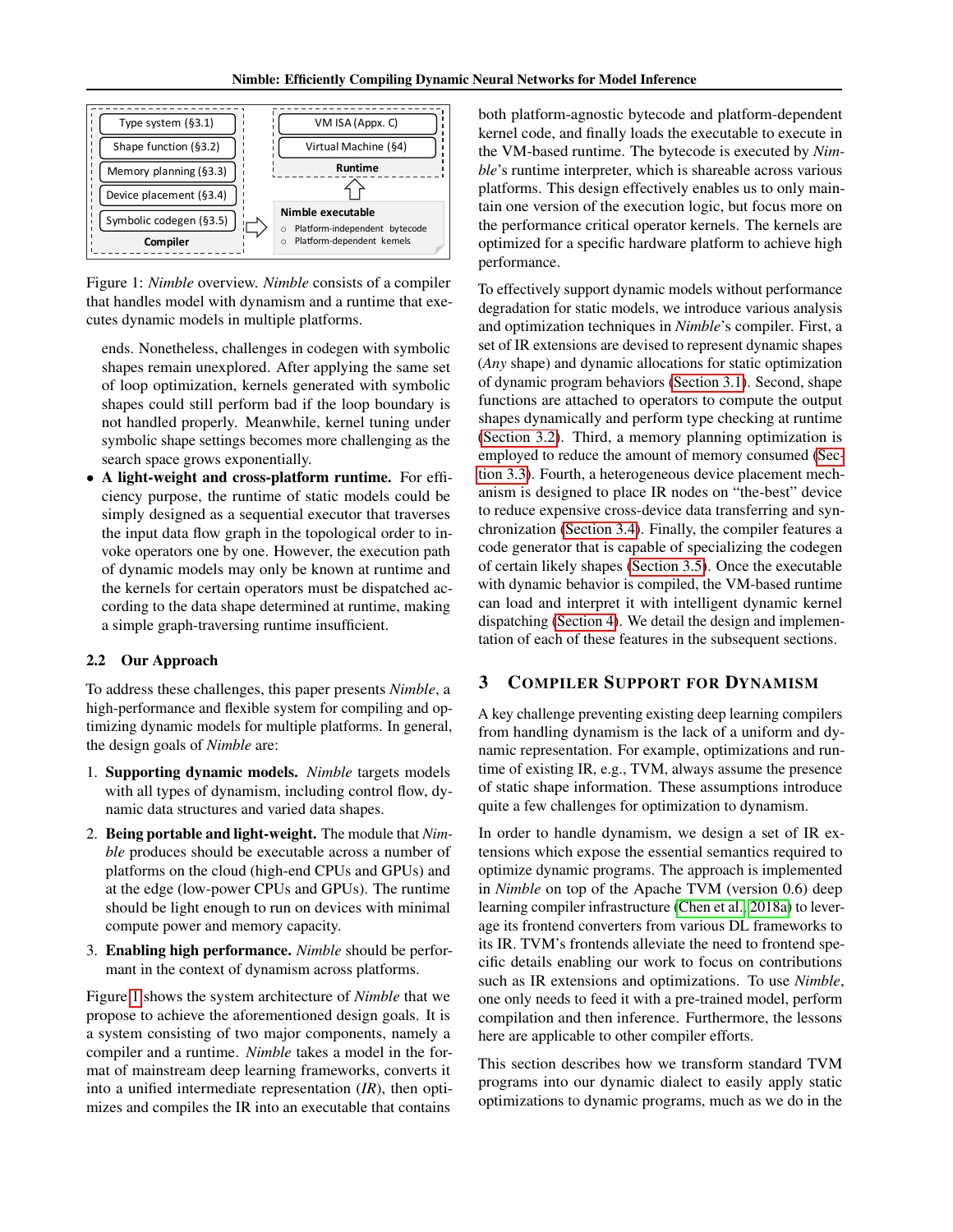traditional compiler optimization. Particularly, we detail three key components required to compile dynamic models.

- An extended type system which enables static tracking of dynamic shapes.
- A series of optimization passes that make dynamic output shapes, allocation, and device placement explicit.
- A set of codegen techniques for producing code of kernels with dynamic input and output shapes.

### <span id="page-3-0"></span>3.1 Typing

Deep learning compilers use type systems to represent, check and infer the data types and shapes of tensors. In some frameworks and compilers this is separated into two steps, shape inference and data type inference. TVM performs both simultaneously and refers to them as type inference [\(Roesch et al., 2019\)](#page-11-11), a terminology we will use throughout the section.

A *Tensor Type* is designated by an n-dimensional shape (defined as a tuple of integers describing the tensor's dimensions) and a data type (e.g. float 32 or int64). Current deep learning IRs only support codegen when all dimensions of a tensor's shape are known at compile-time, i.e., static shapes are mandatory for type inference and checking.

In the context of dynamic models, many data shapes can only be determined at runtime. Therefore, the previous assumption of static data shapes does not hold. In order to support dynamic data shapes, *Nimble* introduces a special dimension called Any to represent statically unknown dimensions. For example, we can represent a tensor type as Tensor $[(1, 10, \text{Any}),$  float 32], where the size of the third dimension in this tensor is unknown while the other two dimensions have concrete values. This concept has been introduced in other frameworks. Janus [\(Jeong et al.,](#page-10-7) [2019\)](#page-10-7) uses similar denotation to represent a dynamic dimension but only for type unification, while *Nimble* extends type inference to handle Any as described next.

Operator Type Relation A type relation describes the relationship between types of operator inputs and outputs. The type system of TVM relies on these type relations  $1$  to infer and bidirectionally propagate type and shape relationships between inputs and outputs of operators across the whole network.

The type relation must be generalized to properly handle dynamic shapes. For example, a program which grows a tensor on each loop iteration (a case existing in the decoder of many NLP models) is both impossible to type and compile without proper type system support. With the introduction of Any, we are able to improve the existing type relations to support dynamic models.

There are two dynamic type relation cases in particular.

First, operators with dynamic output shapes depending on the input data, such as  $\arange^2$  $\arange^2$  and  $\arange^3$  $\arange^3$ , will use Any to describe those shapes. Second, when input shapes contain Any dimension, the type relation needs to propagate Any correctly to the output types and relax typing constraints that hold in the static cases when necessary. For example, the rules for broadcast<sup>[4](#page-3-5)</sup> type relation between two dimensions with Any are defined as follows:

> $broadcast_{rel(Any, 1)} \rightarrow Any$ broadcast\_rel(Any, d)  $\rightarrow d$  (d > 1)  $broadcast\_rel(Any, Any) \rightarrow Any$

Note that due to the presence of dynamic shapes, these type relation rules can no longer rule out all type errors at compile-time. For example, for the second rule shown above, when  $Any$  is neither 1 nor  $d$  at runtime, it then violates the broadcast type constraints. To address this, we take the gradual typing [\(Siek & Taha, 2006\)](#page-11-12) approach and leave certain type checking at runtime after Any is instantiated by a concrete value (see [Section 3.2](#page-3-1) for more details). One could eliminate these errors using a more advanced type system, but at increased complexity.

Type Inference One caveat of the Any dimension is that unknown dimensions will propagate during type inference, reducing chances for shape specialization. To limit the loss of precision introduced by using Any dimensions, we introduce *sub-shaping* to the type system. Much like sub-typing used in popular programming languages [\(Liskov & Wing,](#page-11-13) [1994;](#page-11-13) [Amadio & Cardelli, 1993\)](#page-10-13), our type system extension enables values with concrete dimensions to be valid sub-types of tensor types with dynamic dimensions. For example a Tensor [(128, 128), f32] is a valid subtype of Tensor [(any, 128), f32]. Furthermore we use program analysis to detect and remove unnecessary dynamism, by communicating extra shape information which can be used in downstream compilation. We do this in two critical spots: first we refine any false dynamic dimensions with static dimensions using a secondary shape analysis; and second, in code generation we use a single variable dimension for equivalent dynamic dimensions.

#### <span id="page-3-1"></span>3.2 Shape Function

The introduction of Any dimension invalidates the preallocation mechanism adopted in the existing deep learning compiler. Instead, we now have to track the amount of memory required to be allocated in parallel to computing. Furthermore, static type checking cannot eliminate all type errors at compile-time due to dynamic tensor shapes. Consequently, we define a *shape function* to compute the output

<span id="page-3-2"></span><sup>1</sup> Relay [\(Roesch et al., 2019\)](#page-11-11) includes more details of the type relations with static cases.

<span id="page-3-3"></span><sup>2</sup> arange generates a range of values in a (start, stop, step) interval the arrays output size is a function of input arguments.

<span id="page-3-4"></span><sup>3</sup> unique selects the unique elements of a tensor.

<span id="page-3-5"></span><sup>4</sup> <https://docs.scipy.org/doc/numpy/user/basics.broadcasting>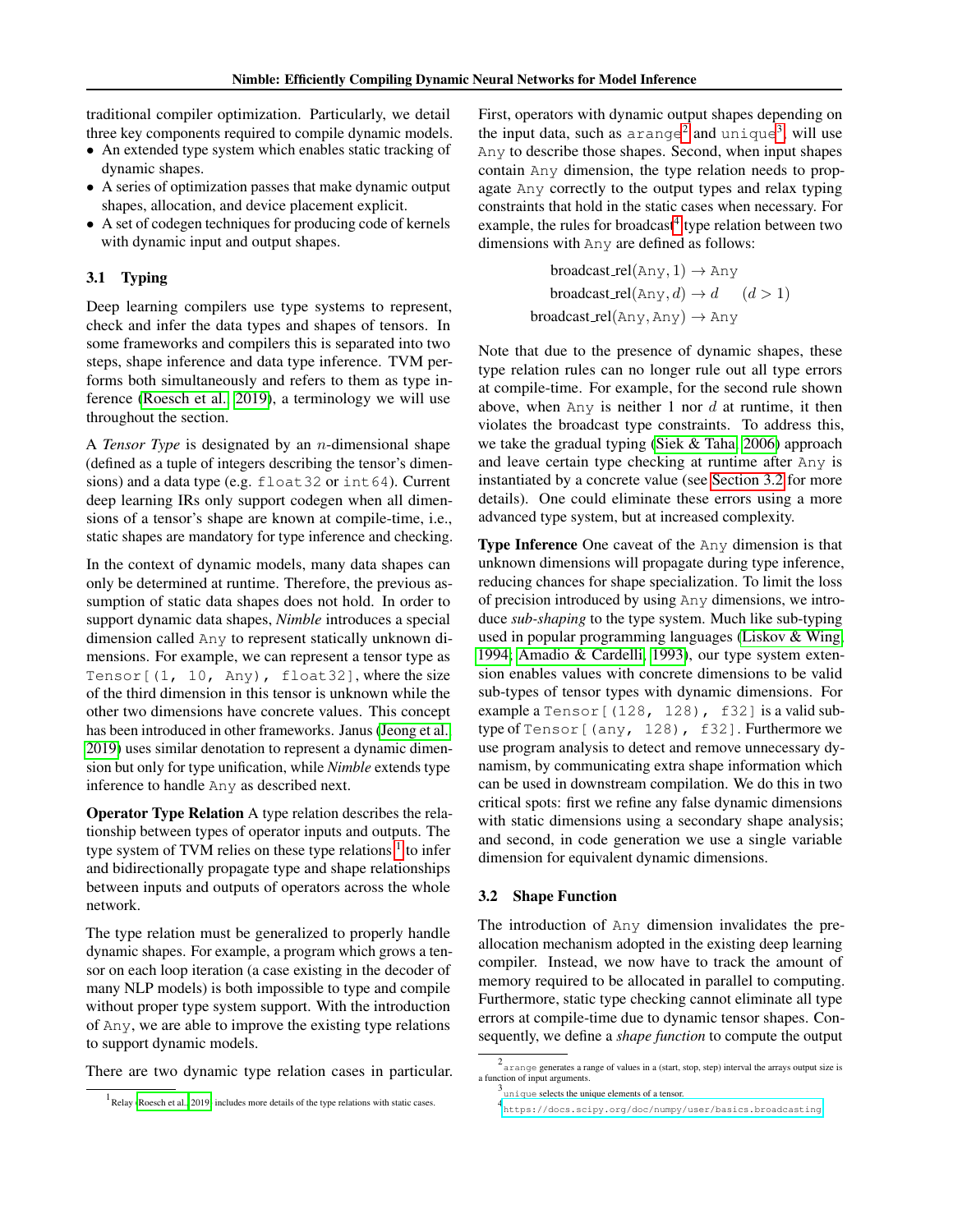shape for storage allocation and verify the type relation in accord with the semantics of every operator. The shape function is similar in structure to the type relations described in [Section 3.1](#page-3-0) but are present at runtime instead of compiletime. It enables compiling and embedding the computation of output shapes into the program.

Based on the characteristics of operators, we divide the shape functions in three different modes: data independent, data dependent, and upper bound. *Data independent* shape functions are used for operators in which the output shape only depends on the shapes of inputs such as normal 2- D convolution. *Data dependent* shape functions require the concrete input values to compute the output shapes. For example, the output shape of arange depends on the value of start, stop, and step. In addition, there are certain operators such as Non Maximum Suppression (nms) where the complexity of computing the output shapes is on par with the complexity of executing the operator itself. To avoid the redundant computation, we use an *upper bound* shape function to quickly estimate an upper bound shape for the output. We require such operators to return the output shape along with output value, so as to use the real shape to slice the output tensors into precise output shape and layout.

It is worth noting that in the presence of dynamic shape functions, operator fusion needs to be specially taken care of. Operator fusion, which combines *basic operators* into a *composite operator*, is a critical technique for performance optimization as it reduces unnecessary memory copies and improves the cache locality. The compiler can easily connect the shape functions of basic operators to form the shape function for a composite operator when all shape functions are data independent. However, a basic operator with a data dependent or upper bound shape function cannot be fused to other operators, i.e., taking the outputs of other operators as its inputs to fuse together, as the shape function requires to access to the intermediate result within a composite operator. As a result, we explicitly define the fusion policy to prevent this from happening.

### <span id="page-4-0"></span>3.3 Memory Planning

Many deep learning compilers use a form of static memory planning that coalesces memory into contiguous chunks and minimizes allocations. For devices such as GPUs these optimizations are essential for reducing memory fragmentation and ensuring allocation does not hamper kernel performance. Existing deep learning compiler IRs hide memory allocation behind a functional interface, where each operator implicitly allocates its output storage. Before execution, the system then performs static memory planning on the data flow graph enabling efficient pre-allocation of the output buffers. Due to this "out-of-band" nature of memory allocation, it is challenging to customize, modify, or compose memory optimizations with other passes. For example, if one needs

to adjust memory allocation for heterogeneous execution, modifications to the runtime are required. TVM's graph runtime is one such example of static memory planning. Due to the coarse-grained memory semantics of deep learning models, it is essential that memory optimizations occur at a suitably high-level of abstraction, unlike traditional compilers. Existing work provides no clear path to performing static optimization on dynamic memory allocation.

In order to perform what we refer to as "dynamic memory planning" we have extended TVM to transform its IR with implicit memory allocations to one with explicit buffer allocation and manipulation. The key to this transformation is an inter-procedural change of calling convention, with each operator now taking its outputs explicitly. The transformation makes it possible to track and optimize dynamic memory allocations in the IR. In order to perform this optimization we have introduced four new IR constructs, (a) invoke\_mut(op, inputs, outputs) which takes outputs as mutable in-out arguments, (b) alloc storage(size, alignment, device) which allocates a region of memory of a particular size, (c) alloc tensor(storage, offset, shape, dtype, attrs) which allocates a tensor at a particular storage offset with a shape and data type, and (d) kill(tensor) which frees a tensor before its reference count becomes zero due to exiting the frame.

We illustrate how this works with an example of transforming a single statically shaped operation such as broadcasting addition. Note that in the below code examples Tensor<d1,  $\dots$ , dn> is shorthand for a tensor of shape  $(d1, \ldots, dn)$  containing floating point values.

```
1 fn main() \rightarrow Tensor<10> {
2 let t1, t2 : Tensor<10> = ...;
3 add(t1, t2)
4 }
```
Here we only must allocate a single buffer, that is, the return buffer for the addition operation.

```
1 fn main() -> Tensor<10> {
2 let t1 = ...; let t2 = ...;3 let buf1 = alloc_storage(40,64,cpu);
   let out1 = alloc_tensor(buf1, 0, (10), f32);
5 invoke_mut(add, (t1, t2), (out1));
6 \quad 011 + 17 }
```
The above transformation replaces the operator invocation add to code which first allocates an output tensor from backing storage at offset zero, and call to invoke\_mut. For the sake of space, we present a more complex example in the [Appendix A,](#page-13-0) which illustrates how to handle memory allocation when operators have dynamic shaped inputs. The key insight is to internalize a notion of memory allocation into the IR, enabling static optimization of both static and dynamic allocations in the presence of control and dynamic shapes. Now that all allocations are explicit in the IR, we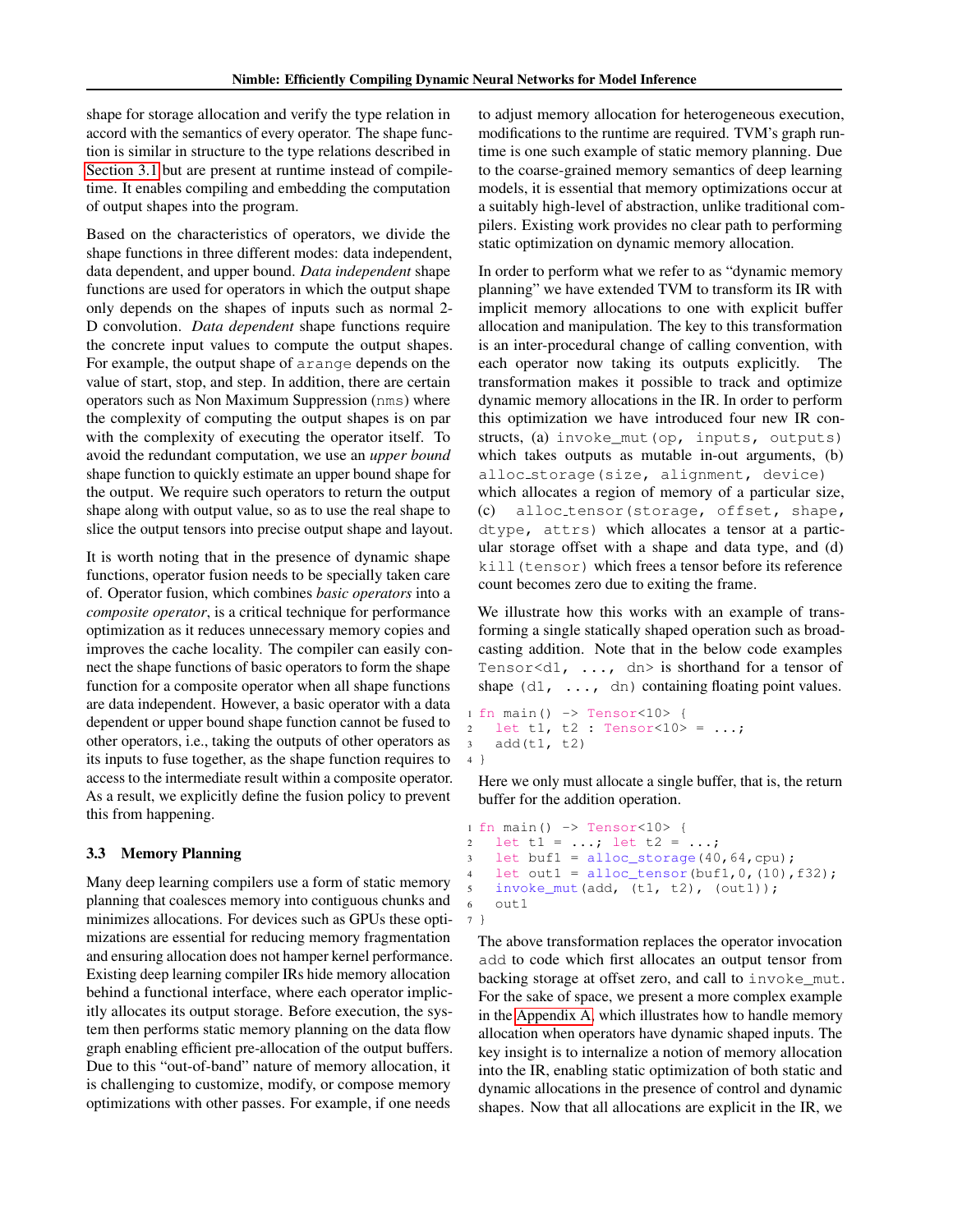<span id="page-5-2"></span>

Figure 2: Some heterogeneous device placement rules. (a) The inputs and outputs of shape functions are placed on CPU. (b) device copy changes the device of output accordingly. (c) The device of all arguments to invoke mut must be the same.

can provide analogous optimizations in the static case on dynamic programs, for example we have implemented a storage coalescing pass to group storage into a larger region which allows the multiplexing of multiple tensor allocations to a single piece of storage. Futher optimization like liveness analysis and graph coloring algorithm can be applied to the program to reuse the storages.

#### <span id="page-5-0"></span>3.4 Heterogeneous Device Placement

As discussed in [Section 3.2,](#page-3-1) shape functions are executed at runtime to calculate the output shape of an operator. These functions should execute on the CPU as their outputs are used to compute the size of allocated memory. In the case of heterogeneous execution (i.e., CPU and GPU), it is essential to carefully place the execution of IR nodes to proper devices. Otherwise, considerable overhead from data transfers and device synchronization will occur if the inputs to shape functions and kernels need to be copied from or to GPU. To minimize the performance penalty, we analyze the program to place sub-expressions on the most suitable devices.

We introduce a unification based analysis for computing the correct device placement and allocation based on the previous scheduling of the compute kernels. The goal of our device analysis is to assign each IR node properly to minimize the number of cross-device copies. We introduce a concept of DeviceDomain to represent the domain of a device, including source and destination. Each expression in the IR defaults to the empty domain, meaning no constraint on its device placement. In addition, a new IR construct, device\_copy, is introduced to facilitate the heterogeneous execution of the *Nimble* runtime. It represents a data transfer between different devices and is inserted when a cross-device data copy is mandatory. Our analysis is formulated as a set of device placement rules which describes how device constraints flow, and then we use unification, a technique common in type inference and compilers, to compute the precise device placement. [Figure 2](#page-5-2) depicts some highlights of the rules to assign and propagate the device types: (a) both inputs and outputs of shape function are assigned to CPU, (b) the output of device\_copy is assigned to the device that is copied to, (c) all arguments to invoke\_mut should have the same device domain. The full set of rules can be found in the [Appendix B.](#page-13-1)

Based on these rules, we use a union-find data structure to bidirectionally propagate and unify the device placement of each IR node. We introduce two operations, union (s, t) and find(s), to achieve DeviceDomain unification throughout the entire program. union  $(s, t)$  unions the equivalence device domains of  $s$  and  $t$  into one equivalence domain when the device types match. find(s) returns the representative of the device domain that s belongs to. These two operations are applied until all IR nodes are annotated. If there is no constraint to a device domain, we assign the compilation target (i.e., GPU) to it in favor of better kernel performance. The result of the heterogeneous device placement composes with memory planning and shape function insertion resulting in correctly placed allocations.

#### <span id="page-5-1"></span>3.5 Symbolic Codegen

Deep learning compilers [\(Chen et al., 2018a;](#page-10-10) [Ragan-Kelley](#page-11-14) [et al., 2013\)](#page-11-14) have demonstrated competitive performance compared to manually tuned kernels on multiple platforms. Recent trends apply machine learning based search to further reduce or eliminate complex manual performance tuning using either template based [\(Chen et al., 2018b;](#page-10-11) [Zheng](#page-12-2) [et al., 2020b\)](#page-12-2) or search based [\(Adams et al., 2019;](#page-10-12) [Zheng](#page-12-3) [et al., 2020a\)](#page-12-3) approaches. However, existing work which focuses on tuning in the presence of static shapes falls short with symbolic or dynamic shapes. There are two inherent challenges with regard to codegen of symbolic shapes.

- How to achieve the same performance of kernels generated with symbolic shapes as that with static shapes when applying the same schedule?
- How to extend the machine learning based approach to tune kernels with symbolic shapes?

Loop parallelism and loop tiling are common optimization techniques that exploit multi-core capabilities by achieving data access patterns which are memory hierarchy aware for both CPUs and GPUs. However, the combination of these techniques lead to complex loop boundary conditions. In static cases, we can prove these conditions always hold, and thus eliminate checks that hamper further optimizations such as unrolling. While straightforward to handle with static shapes, it becomes a non-trivial challenge when performing symbolic codegen. If not carefully handled, the boundary condition checks will stay, leading to poor performance.

To address this issue, we generate multiple kernels according to the residues modulo of the tiling factor and then dispatch based on the actual shape at runtime. For example, suppose a symbolic dimension  $x$  is tiled by a factor of 8, we then duplicate the generated kernel for 8 times, and replace the symbolic var x by  $8k+r$  in each copy, where  $k = |x/8|$  and  $r \in [0..7]$ . By applying this technique in conjunction with an enhanced symbolic expression simplification pass, we can eliminate most boundary checks to achieve performance that is nearly identical to kernels compiled with a single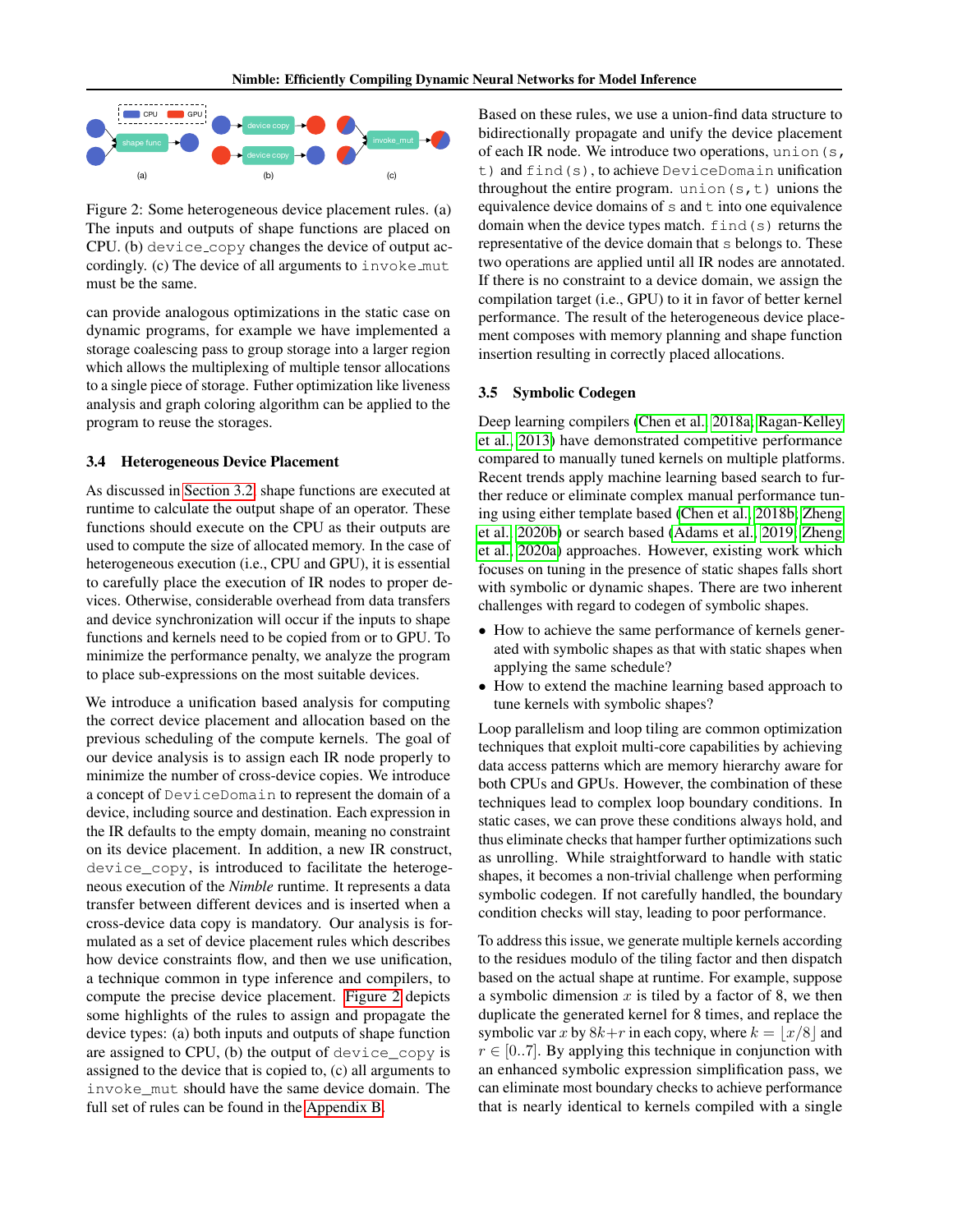static shape. Lastly, we automatically generate a dispatch function that invokes the corresponding kernel based on the residue. In addition, the dispatch function can be extended to invoke either compiler generated kernels or *third party library* whichever is faster from the profiling results. The increased kernel size is relatively small compared to the overall deep learning models. In case where resources are extremely limited, we can either generate fewer number of kernels than the tiling factor or reduce the tiling factor to find an acceptable trade-off between code size and performance.

A known issue to machine learning based tuning is that it takes a long time (usually hours) to find the best schedule for a single kernel. When it comes to symbolic shapes, the tuning time can be exponentially longer if we naively tune for every possible shape. In this paper, we extend the template based tuning approach for symbolic shapes to make tuning time tractable. The template based tuning approach takes a human-defined code template and a search space, and searches the best configuration within the search space using machine learning algorithms. We observe that a good configuration for one shape usually performs well on other shapes. Based on this observation, we devise the following mechanism to tune the kernel for symbolic shapes.

- 1. First replace the symbolic dimensions by a large enough value (e.g., 64) so that the search space can cover most possibilities, and run the tuning algorithm on the static shape for a sufficient number of iterations.
- 2. Pick top  $k$  configurations, apply them to a selection of other shapes, and evaluate their performance.
- 3. Pick the configuration that performs best on average among shapes previously evaluated.

Empirically, we found that  $k = 100$  covers most of the best configurations for other shapes. Current popular dynamic models usually only require kernels with one symbolic variable. As a result, we choose the values of power of two up to 256 in the cross evaluation of other shapes. If there is more than one symbolic variable, a more sophisticated selection approach might be required to limit the evaluation time of step 2. We leave this to the future work. Further, if the workload distribution is known, we can adjust the weighting of known shapes in step 3.

### <span id="page-6-0"></span>4 VIRTUAL MACHINE

The conventional runtime of existing deep learning compilers which naively executes a model operator by operator in topological order does not work for executing the compiled modules of dynamic models. A more intelligent and powerful execute engine is required to handle the control flow execution logic, and dispatch different kernels accordingly. In order to achieve these goals and be portable to different platforms, we design and implement a virtual machine (VM)-based runtime.

In *Nimble*, we compile a dynamic model into a *VM executable* that contains platform-independent bytecode and platform-dependent kernel code, which can be later loaded and executed. The bytecode consists of a series of instructions that predicate the order of kernel invocation and control flow execution logic. This design compliments conventional runtime's capability for executing highly optimized kernels but not directly handling orchestration between kernels.

The design of the VM instruction set is motivated by the simple observation that kernel execution dominates neural network execution time. It is quite different from traditional language virtual machines, which contain many instructions that perform little work, leading to a profile where the cost of each instruction executed matters. Our ISA is composed of CISC-style instructions in which each instruction corresponds to a primitive IR expression on tensors, such as allocation and kernel invocation, which in turn may correspond to executing multiple "low-level" operations. For example, LoadConst idx, \$reg is capable of multiple addressing modes as it first reads the index idx and then loads the data from a constant pool to the destination register \$reg. A complete list of instruction set can be found in the [Appendix C.](#page-13-2) We naturally select a register-based virtual machine design [\(Davis et al., 2003\)](#page-10-14) for a compact bytecode, which is easy for users to read and modify. We provide the abstraction of an infinite set of virtual registers as it significantly simplifies optimizations and allocation (similar to SSA) and minimizes conceptual barriers to rapid prototyping and modification.

Instructions are represented using a traditional tagged union containing the op-code and the data payload. This representation enables both efficient serialization and instruction decoding and dispatch. *Nimble* uses variable-length instruction format due to the inclusion of variable sized operands such as data shapes in the instructions.

After we have generated an executable from the compiling phase, we can create an interpreter to load it. When execution begins, the interpreter runs a dispatch loop which checks the op-code and executes the appropriate logic, then repeats. As our instructions are coarse-grained (i.e., they can be viewed as super-instructions), the number of branches generated by the dispatch-loop is lower than traditional programming language VMs, adding negligible overhead compared to ahead of time compilation.

Discussion An alternative solution to the runtime is ahead of time compilation to eliminate dispatch overhead. But due to the granularity of the operations, dispatch time makes up a very small portion in the execution. More importantly, our VM provides flexibility traditionally attributed to virtual machines and a clear compiler/runtime split. We see the potential of VM to be integrated as a runtime module into a larger system. For example, VM can provide resource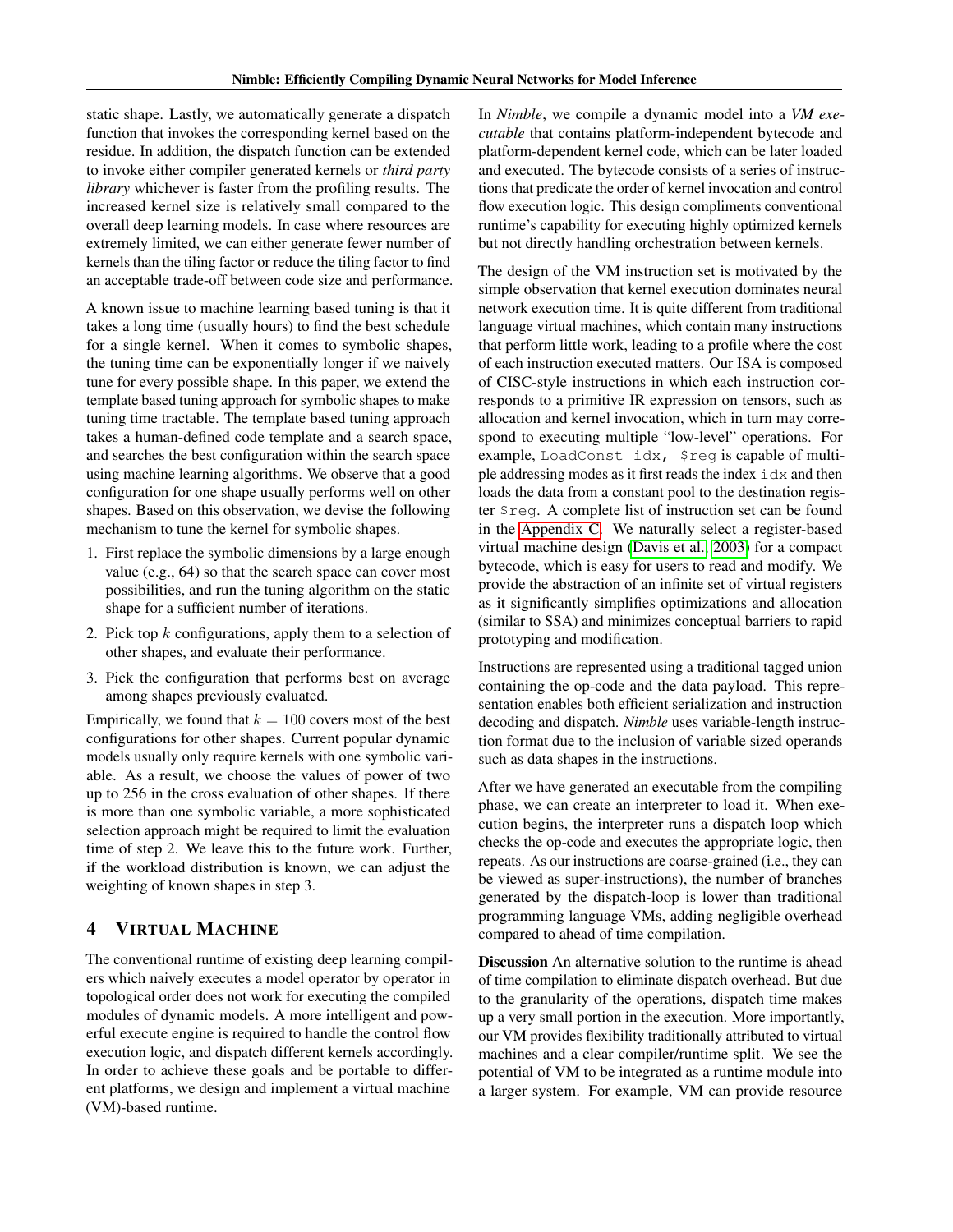isolation where multiple inference instances share the same hardware in the cloud. Furthermore, a Quality of Service (QoS)-aware system, e.g., [\(Kang et al., 2018;](#page-10-15) [Yachir et al.,](#page-11-15) [2009\)](#page-11-15), could leverage VM to suspend the current model execution for a higher priority or time-critical model. Last, thanks to the simplicity of the VM design, one can verify the implementation of VM for security and privacy purposes.

### <span id="page-7-0"></span>5 EVALUATION

This section evaluates the performance of *Nimble* on dynamic models against existing state-of-the-art solutions, as well as its optimization implication. Specifically, the section seeks to answer the following questions:

- What is the overall performance of *Nimble* for dynamic models compared against state-of-the-art alternatives on various hardware platforms?
- How much overhead does *Nimble* VM introduce for handling dynamism at runtime?
- How effective are the proposed optimization techniques, such as memory planning and symbolic codegen?

### 5.1 Experiment setup

All experiments were conducted on Amazon EC2 instances. We evaluated *Nimble* on three hardware platforms: Intel Skylake CPUs (c5.9xlarge, 18 physical cores, hereinafter called *Intel CPU*), Nvidia Tesla T4 GPUs (g4dn.4xlarge, 1 card, 2,560 CUDA cores, hereinafter called *Nvidia GPU*), and ARM Cortex A72 (a1.4xlarge, 16 physical cores, hereinafter called *ARM CPU*). Although all tests are done on the cloud, our results of ARM CPU are portable to the edge devices, e.g. Raspberry Pi, due to the same architecture.

To study the efficiency of *Nimble* in handling dynamic models, we compared it with mainstream deep learning frameworks, including TensorFlow (v1.15), MXNet (v1.6), Py-Torch  $(v1.5)$  $(v1.5)$  $(v1.5)$ <sup>5</sup>, DyNet  $(v2.1)$ , as well as dynamic-specific systems TensorFlow Fold based on TensorFlow v1.0. We were unable to compare *Nimble* with Cavs [\(Xu et al., 2018\)](#page-11-5), JANUS [\(Jeong et al., 2019\)](#page-10-7), or Jeong et al.[\(Jeong et al.,](#page-10-6) [2018\)](#page-10-6) as none of them is open-source. No public deep learning compiler has claimed support for dynamic models.

Three popular models that represent different classes of dynamism were chosen in this experiment, viz. LSTM [\(Hochreiter & Schmidhuber, 1997\)](#page-10-3) (dynamic control flow), Tree-LSTM [\(Tai et al., 2015\)](#page-11-3) (dynamic data structure), and BERT [\(Devlin et al., 2018\)](#page-10-4) (dynamic data shape). The input size / hidden size used in the LSTM and Tree-LSTM model are 300/512 and 300/150, respectively. We used BERT base implementation. For LSTM and BERT, we used Microsoft Research's Paraphrase Corpus (MRPC) [\(Dolan](#page-10-16) [et al., 2005\)](#page-10-16) with variable input lengths as our input dataset. For Tree-LSTM, we used the Stanford Sentiment Treebank (SST) [\(Socher et al., 2013\)](#page-11-16) with various tree structures as the input dataset.

#### 5.2 Overall performance

We compared the overall performance of *Nimble* against baselines for each dynamic model. *Nimble* successfully accomplished inference for all models on all platforms. However, not all baseline systems could perform inference for these models. For instance, Tree-LSTM only runs on Py-Torch, DyNet, and TensorFlow Fold as other frameworks cannot handle dynamic data structures. TensorFlow Fold was not designed to process BERT hence no result was obtainable. We cannot find a BERT implementation on DyNet. Finally, the model inference of Tree-LSTM on Nvidia GPU was omitted as it's hard to saturate GPU compute capability due to excessive control flows and small kernel sizes, making GPU less favorable deployment targets.

The baseline systems all make use of third-party kernel libraries to achieve high-performance by leveraging the heavily hand-optimized operators, which is handicapped when an operator is not supported on a specific target. However, *Nimble* has the ability to select either the self-compiled kernels or the ones provided by third-party library based on which one maximizes performance. It uses dynamic dispatch logic to invoke the selected kernels using platform-independent bytecode at runtime.

First, the latency result comparison is shown in [Table 1.](#page-8-0) *Nimble* consistently outperforms the baseline on both 1 and 2-layer cases, with  $2.2 \times$ ,  $1.3 \times$ , and  $3.2 \times$  faster than the best alternative on Intel CPU, Nvidia GPU, and ARM CPU, respectively. We implemented the LSTM model using a for-loop control flow in all systems for fair comparison. PyTorch has an alternative implementation for LSTM that unrolls the LSTM cells along the sequence length and dynamically batches the matrix multiplication for the inputs. Note that this optimization is orthogonal to the control flow handling and can be implemented in *Nimble*. DyNet is significantly slow on CPU because it only utilizes a single core. We observe that latency on Nvidia GPU is higher than Intel CPU with *Nimble*. This is because the size of LSTM model is relative small so that it cannot fully utilize the massive parallelism in the GPU. The significant performance improvement of *Nimble* comes from two aspects: (a) utilizing the deep learning compiler for better kernel fusion and implementation, (b) encoding the control flow into platform-independent instructions with minimal overhead.

Next, we inspected the performance of model inference on Tree-LSTM as exhibited in [Table 2.](#page-8-1) The table shows that *Nimble* runs substantially faster than the baselines. On PyTorch, the performance speedups are 17.4× on Intel CPU and 19.8× on ARM CPU as PyTorch uses Python to handle the tree data structure. DyNet performs much better than

<span id="page-7-1"></span> $5$  We use PyTorch v1.4 on ARM CPU because PyTorch v1.5 fails to build on ARM instance.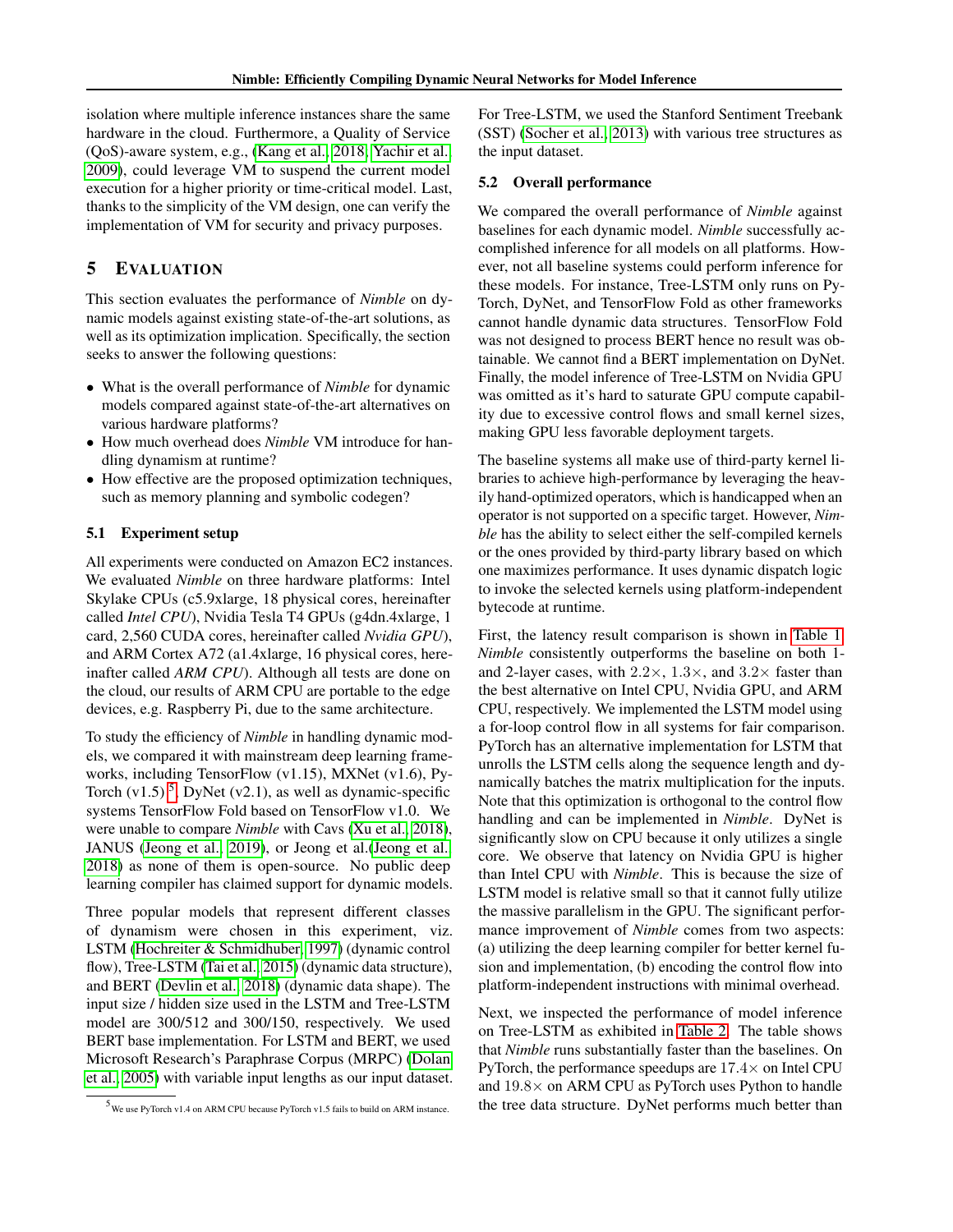Nimble: Efficiently Compiling Dynamic Neural Networks for Model Inference

<span id="page-8-0"></span>

| Unit:         | 1 layer |       |        | 2 layers |       |            |
|---------------|---------|-------|--------|----------|-------|------------|
| $\mu$ s/token | Intel   | NV    | ARM    | Intel    | NV    | <b>ARM</b> |
| Nimble        | 47.8    | 54.6  | 182.2  | 97.2     | 107.4 | 686.4      |
| PТ            | 103.6   | 80.6  | 2735.9 | 224.0    | 158.1 | 5862.2     |
| DY            | 936.4   | 68.8  | 5701.6 | 2350.8   | 140.7 | 12811.3    |
| <b>MX</b>     | 212.9   | 135.7 | 3695.9 | 401.7    | 223.8 | 7768.0     |
| TF            | 301.4   | 304.7 | 978.3  | 687.3    | 406.9 | 2192.8     |

<span id="page-8-1"></span>Table 1: LSTM model inference latency of *Nimble*, PyTorch (PT), DyNet (DY), MXNet (MX), and TensorFlow (TF) on Intel CPU, Nvidia (NV) GPU, and ARM CPU.

| Unit: $\mu$ s/token  | Intel | ARM    |
|----------------------|-------|--------|
| <b>Nimble</b>        | 40.3  | 86.3   |
| PyTorch              | 701.6 | 1717.1 |
| DyNet                | 98.2  | 312.9  |
| TF Fold <sup>6</sup> | 209.9 |        |

Table 2: Tree-LSTM model inference latency.

PyTorch as it handles the control flow execution carefully in C++. However, *Nimble* still outperforms it as DyNet does not optimize computation kernels for CPUs. TensorFlow Fold is 5.2× slower than *Nimble* on Intel CPU because it has to re-compile upon every input.

Last, [Table 3](#page-8-2) summarizes the performance comparison of BERT. The results indicate that *Nimble* outstrips the baselines for all frameworks on all platforms in the experiment. The reduction in latency compared to the best alternative is  $1.5 \times$ ,  $1.3 \times$ , and  $1.05 \times$  on Intel CPU, Nvidia GPU, and ARM CPU, respectively. The reasons are two-fold: (a) similar to frameworks, *Nimble* is also able to use the well-tuned third-party libraries on Intel CPU (MKL) and Nvidia GPU (cuDNN); (b) *Nimble* can leverage more thorough operator fusion brought by the deep learning compiler.

In sum, the evaluation results demonstrate that *Nimble* produces more portable performance for all dynamic models on different platforms. Instead, the performance of frameworks is more platform dependent and varies from model to model.

### 5.3 Microbenchmark

This subsection analyzes the performance gain of *Nimble* by using BERT as the microbenchmark. Three studies will be conducted to examine (a) the overhead introduced by the VM, (b) the advantage of the proposed memory planning pass, and (c) the performance discrepancy between symbolic and static codegen. Other models share similar observations.

Overhead in handling dynamism In order to understand the overhead that *Nimble* spends to take care of dynamism, we compared it to TVM where static sequence length and TVM static runtime is used to execute BERT. [Table 4](#page-8-3) details the performance difference between *Nimble* and TVM.

<span id="page-8-2"></span>

| Unit: $\mu$ s/token   Intel |       | Nvidia | ARM     |
|-----------------------------|-------|--------|---------|
| <b>Nimble</b>               | 307.0 | 95.2   | 2862.6  |
| PyTorch                     | 479.5 | 220.4  | 11851.2 |
| <b>MXNet</b>                | 455.8 | 152.9  | 8628.0  |
| <b>TensorFlow</b>           | 768.7 | 125.2  | 2995.4  |

|--|

<span id="page-8-3"></span>

| Device | <b>TVM</b><br>$lat.$ (ms) | Nimble<br>lat. $(ms)$ | kernel<br>lat. $(ms)$ | others<br>(ms) |
|--------|---------------------------|-----------------------|-----------------------|----------------|
| Intel  | 19.38                     | 24.32                 | 21.06                 | 3.26           |
| ARM    | 223.50                    | 237.41                | 228.59                | 8.82           |
| Nvidia | 5.58                      | 5.86                  | 5.60                  | 0.26           |

Table 4: BERT model latency (sequence length 128) using TVM and *Nimble* on different hardware. *kernel latency* shows the time of kernel execution in *Nimble*, and *others* shows the extra latency introduced by other instructions.

TVM is 5% to 25% faster than *Nimble* on static shapes, though the absolute latency difference is small. The overhead comes from two aspects: (a) kernels generated with symbolic shapes cause extra overhead in the index computation; (b) other instructions in the VM are required to handle the dynamic execution, such as shape functions, dynamic memory allocation, instruction dispatch, etc. On Nvidia GPU, most of the bytecode latency is overlapped with the GPU execution thanks to the heterogeneous device placement [\(Section 3.4\)](#page-5-0), and therefore the overhead of other instructions is negligible.

Memory planning [Section 3.3](#page-4-0) proposed memory planning to coalesce memory allocation together and reuse the already allocated memory chunks. This pass reduces the number of buffer allocation by 47%, and the memory allocation latency is reduced by 75% on Intel CPU. We also compared the memory usage of *Nimble* with memory planning to TVM which statically analyze and pre-allocate memory on popular computer vision models such as ResNet [\(He et al., 2016\)](#page-10-17), MobileNet [\(Howard et al., 2017\)](#page-10-18), VGG [\(Simonyan & Zisser](#page-11-17)[man, 2014\)](#page-11-17) and SqueezeNet [\(Iandola et al., 2016\)](#page-10-19). It turned out that *Nimble* uses up to 8% more memory footprint.

Symbolic codegen We selected 3 dense layers from BERT model and compared the performance between symbolic codegen and static codegen on ARM CPU. For symbolic codegen, we use Any as the sequence length during the compilation and evaluate the kernel with the sequence length 128 at runtime. For static codegen, we directly set the sequence length to 128 at compilation time. [Figure 3](#page-9-2) illustrates the relative latency of kernels generated with symbolic shapes to the baseline – kernel compiled with static shapes. The auto-tuning algorithm tiles the symbolic axis by 8 in all three kernels. We varied the number of generated kernels to be dispatched during the symbolic codegen from 8 (full dispatch) to 1 (no dispatch) as described in [Section 3.5.](#page-5-1) We observe that symbolic codegen with full dispatch can achieve nearly

<sup>5</sup> TensorFlow Fold was not built successfully on ARM CPU.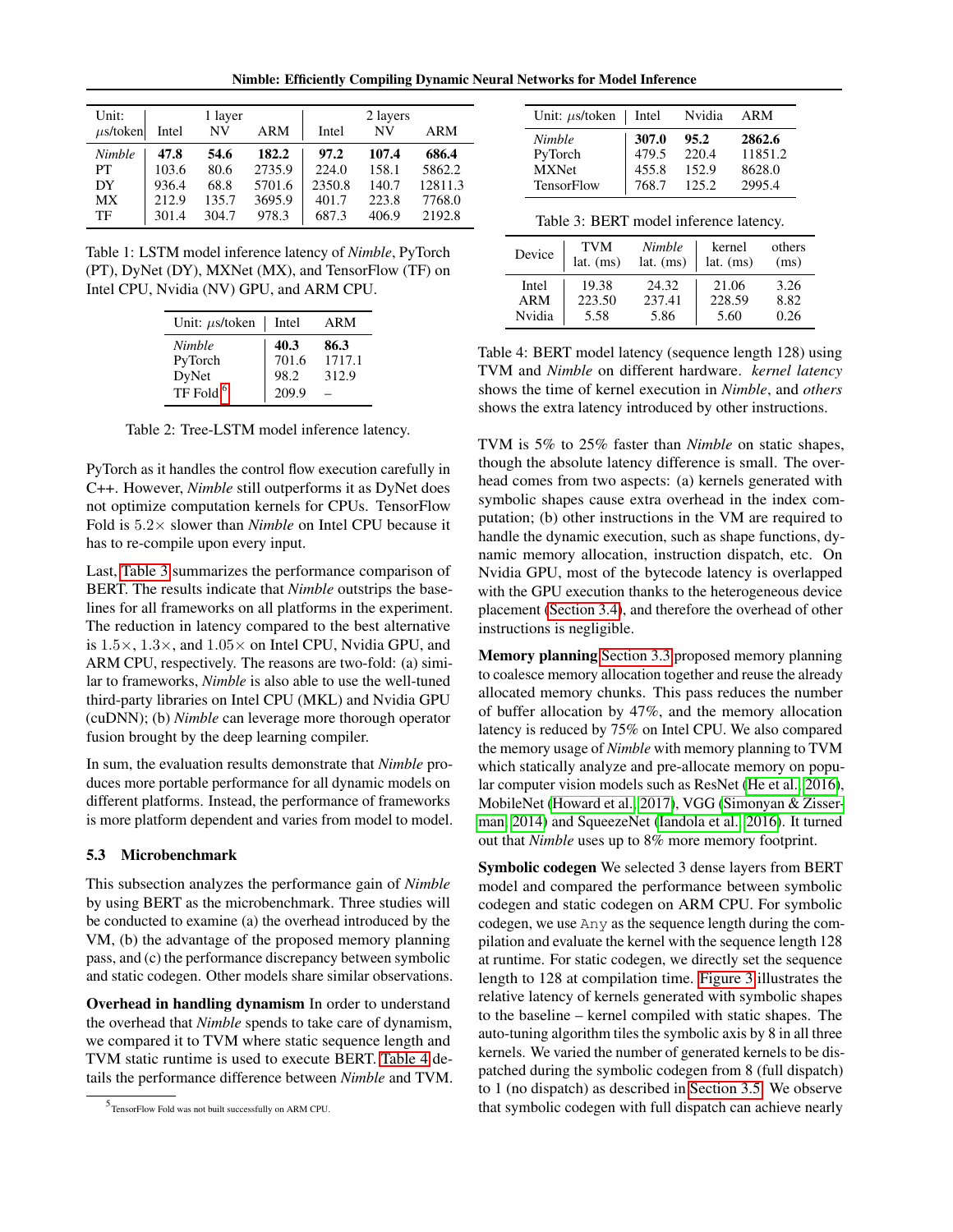<span id="page-9-2"></span>

Figure 3: Relative latency of 3 dense operators using symbolic codegen and static codegen on ARM CPU. The latency of static-shaped kernels is used as the baseline. "dispatch/k" means that we generate  $k$  symbolic kernels to be dispatched at runtime. "no dispatch" means that only one symbolic kernel is generated and therefore no dispatching is needed.

identical performance to that for static codegen, while reducing the number of kernels hurts the performance. Similar trends are seen in dense operators with different shapes, other operators, and on other platforms.

### <span id="page-9-0"></span>6 RELATED WORK

This section contrasts *Nimble* to existing solutions for executing dynamic neural networks.

Deep learning frameworks Some frameworks support dynamic control flow via the addition of primitives in their graph representations, such as *switch* and *merge* in Tensor-Flow [\(Yu et al., 2018\)](#page-12-0) and *foreach*, *cond*, and *while loop* in MXNet [\(Zheng, 2018\)](#page-12-4). Indirect encodings of control flow require specialized data-flow runtimes which handle operations like switch, or hybrid runtimes which separate execution of the control and data planes. Both are heavily intrusive to the framework codebase. In addition, there have been many framework extensions to support different kinds of dynamism.TensorFlow Fold [\(Looks et al., 2017\)](#page-11-7) conducts an analysis of the user's provided computation graph to identify dynamic operations that can be batched together. Once such operations are found, a batched TensorFlow graph is generated which provides shape specialized sub-graphs. Although this may provide speedup, it introduces large overhead as each path must be executed as a separated subcomputation graph, as well as limits further optimization. Jeong et al. [\(Jeong et al., 2018\)](#page-10-6) and JANUS [\(Jeong et al.,](#page-10-7) [2019\)](#page-10-7) also extend TensorFlow to improve the performance for dynamic models. These extensions are framework specific and are not directly related to compilation techniques we employ. The use of speculative execution is complimentary to our techniques.

Dynet [\(Neubig et al., 2017\)](#page-11-6) and PyTorch [\(Paszke et al.,](#page-11-18) [2019\)](#page-11-18) use host language features (i.e., Python's control flow) to dynamically unroll control flow to produce a static trace of

a dynamic model. Tracing based approaches provide a flexible and friendly programming model at the cost of ahead of time optimization. Additionally, it requires the creation of a data flow graph for each trace, introducing overhead for control-flow constructs and limiting whole-program optimization, a challenge also faced in traditional tracing JIT compilation. JAX [\(Bradbury et al., 2018\)](#page-10-20) also supports restricted forms of dynamic networks but its optimizations are fundamentally restricted by XLA, its underlying compiler. For example, dynamic value dependent control-flow is not supported in JAX's JIT mode. In contrast *Nimble* makes dynamic behaviors less costly to use without compromising performance for the static subset.

In addition, frameworks rely on third-party libraries [\(Chetlur](#page-10-8) [et al., 2014;](#page-10-8) [Intel, 2020\)](#page-10-9) to implement operators with different data shapes, namely, they achieve good performance for models with dynamic shapes on a specific hardware platform only if the corresponding high-performance third-party library supports an operation. Therefore, frameworks, as well as the runtime systems derived from them for dynamic models [\(Xu et al., 2018;](#page-11-5) [Gao et al., 2018\)](#page-10-5), generally perform poorly on devices in the second tier of support such as ARM CPU, and on operator and shape combinations not found in popular benchmarks. In contrast *Nimble* works across all platforms and can generate performant code for new shapes and new devices on demand (Section [3.5\)](#page-5-1).

Deep learning compilers Existing deep learning compilers, including XLA [\(XLA Team, 2017\)](#page-11-8), TVM [\(Chen et al.,](#page-10-10) [2018a\)](#page-10-10), and Glow [\(Rotem et al., 2018\)](#page-11-9), can compile deep learning models to run on multiple hardware platforms with accelerated performance. However, little work has been done on optimizing compilation for dynamic neural networks. MLIR [\(Lattner et al., 2021\)](#page-11-10) is a promising direction and its IR supports dynamic shapes, but no dynamic optimizations or end to end performance have been reported yet. *Nimble*'s compilation and VM design is largely inspired by production compilers and VMs, such as LLVM [\(Lattner](#page-11-19) [& Adve, 2004\)](#page-11-19), GCC [\(gcc, 2019\)](#page-10-21), and JVM [\(jvm, 2013\)](#page-10-22) for general solutions to handle dynamic behaviors, such as control flow and variable-length input arrays.

### <span id="page-9-1"></span>7 CONCLUSION

This paper proposed *Nimble*, an end-to-end compiler and runtime solution to dynamic neural networks. *Nimble* is the first deep learning compiler that supports neural networks with dynamism, via a lightweight and portable VM-based runtime for executing compiled models on multiple platforms. Experimental results showed that *Nimble* efficiently executed popular dynamic models on multiple platforms with better performance and broader coverage compared to the state-of-the-art. Future work includes enabling dynamic model inference on emerging AI accelerators and high-performance training of dynamic models.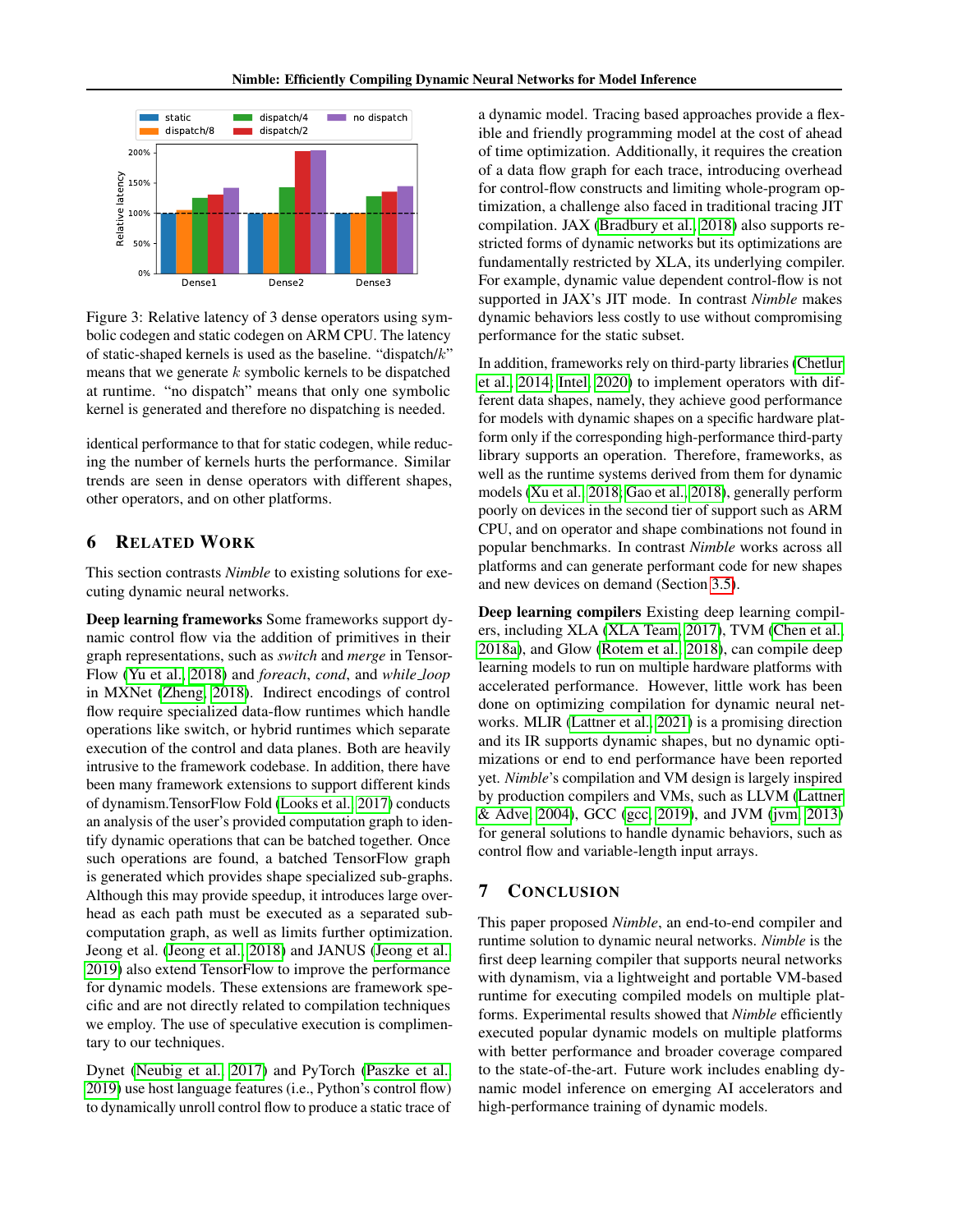#### **REFERENCES**

- <span id="page-10-22"></span>The java@virtual machine specification. [https:](https://docs.oracle.com/javase/specs/jvms/se7/html/index.html/) [//docs.oracle.com/javase/specs/jvms/](https://docs.oracle.com/javase/specs/jvms/se7/html/index.html/) [se7/html/index.html/](https://docs.oracle.com/javase/specs/jvms/se7/html/index.html/), 2013.
- <span id="page-10-21"></span>Gcc, the gnu compiler collection. [https://gcc.gnu.](https://gcc.gnu.org/) [org/](https://gcc.gnu.org/), 2019.
- <span id="page-10-12"></span>Adams, A., Ma, K., Anderson, L., Baghdadi, R., Li, T.- M., Gharbi, M., Steiner, B., Johnson, S., Fatahalian, K., Durand, F., et al. Learning to optimize halide with tree search and random programs. *ACM Transactions on Graphics (TOG)*, 38(4):1–12, 2019.
- <span id="page-10-13"></span>Amadio, R. M. and Cardelli, L. Subtyping recursive types. *ACM Trans. Program. Lang. Syst.*, 15(4):575631, September 1993.
- <span id="page-10-20"></span>Bradbury, J., Frostig, R., Hawkins, P., Johnson, M. J., Leary, C., Maclaurin, D., and Wanderman-Milne, S. JAX: composable transformations of Python+NumPy programs, 2018. URL <http://github.com/google/jax>.
- <span id="page-10-10"></span>Chen, T., Moreau, T., Jiang, Z., Zheng, L., Yan, E., Shen, H., Cowan, M., Wang, L., Hu, Y., Ceze, L., Guestrin, C., and Krishnamurthy, A. TVM: An automated endto-end optimizing compiler for deep learning. In *13th USENIX Symposium on Operating Systems Design and Implementation (OSDI 18)*, pp. 578–594, Carlsbad, CA, 2018a.
- <span id="page-10-11"></span>Chen, T., Zheng, L., Yan, E., Jiang, Z., Moreau, T., Ceze, L., Guestrin, C., and Krishnamurthy, A. Learning to optimize tensor programs. In *Advances in Neural Information Processing Systems*, pp. 3389–3400, 2018b.
- <span id="page-10-8"></span>Chetlur, S., Woolley, C., Vandermersch, P., Cohen, J., Tran, J., Catanzaro, B., and Shelhamer, E. cudnn: Efficient primitives for deep learning. *CoRR*, abs/1410.0759, 2014. URL <http://arxiv.org/abs/1410.0759>.
- <span id="page-10-0"></span>Dahl, G. E., Yu, D., Deng, L., and Acero, A. Contextdependent pre-trained deep neural networks for largevocabulary speech recognition. *IEEE Transactions on Audio, Speech, and Language Processing*, 20(1):30–42, 2012.
- <span id="page-10-14"></span>Davis, B., Beatty, A., Casey, K., Gregg, D., and Waldron, J. The case for virtual register machines. In *Proceedings of the 2003 workshop on Interpreters, virtual machines and emulators*, pp. 41–49. ACM, 2003.
- <span id="page-10-4"></span>Devlin, J., Chang, M.-W., Lee, K., and Toutanova, K. Bert: Pre-training of deep bidirectional transformers for language understanding. *arXiv preprint arXiv:1810.04805*, 2018.
- <span id="page-10-16"></span>Dolan, B., Brockett, C., and Quirk, C. Microsoft research paraphrase corpus. *Retrieved March*, 29(2008):63, 2005.
- <span id="page-10-5"></span>Gao, P., Yu, L., Wu, Y., and Li, J. Low latency rnn inference with cellular batching. In *Proceedings of the Thirteenth EuroSys Conference*, pp. 31. ACM, 2018.
- <span id="page-10-1"></span>Han, S., Liu, X., Mao, H., Pu, J., Pedram, A., Horowitz, M. A., and Dally, W. J. EIE: Efficient inference engine on compressed deep neural network. In *Proceedings of the 43rd International Symposium on Computer Architecture*, ISCA 16, pp. 243254, 2016.
- <span id="page-10-17"></span>He, K., Zhang, X., Ren, S., and Sun, J. Deep residual learning for image recognition. In *Proceedings of the IEEE conference on computer vision and pattern recognition*, pp. 770–778, 2016.
- <span id="page-10-3"></span>Hochreiter, S. and Schmidhuber, J. Long short-term memory. *Neural Comput.*, 9(8):1735–1780, November 1997. ISSN 0899-7667. doi: 10.1162/neco.1997. 9.8.1735. URL [http://dx.doi.org/10.1162/](http://dx.doi.org/10.1162/neco.1997.9.8.1735) [neco.1997.9.8.1735](http://dx.doi.org/10.1162/neco.1997.9.8.1735).
- <span id="page-10-18"></span>Howard, A. G., Zhu, M., Chen, B., Kalenichenko, D., Wang, W., Weyand, T., Andreetto, M., and Adam, H. Mobilenets: Efficient convolutional neural networks for mobile vision applications. *arXiv preprint arXiv:1704.04861*, 2017.
- <span id="page-10-19"></span>Iandola, F. N., Han, S., Moskewicz, M. W., Ashraf, K., Dally, W. J., and Keutzer, K. Squeezenet: Alexnet-level accuracy with 50x fewer parameters and¡ 0.5 mb model size. *arXiv preprint arXiv:1602.07360*, 2016.
- <span id="page-10-9"></span>Intel. Intel math kernel library for deep learning networks, 2020. URL [https://github.com/](https://github.com/oneapi-src/oneDNN) [oneapi-src/oneDNN](https://github.com/oneapi-src/oneDNN). [Online; accessed 3-Mar-2021].
- <span id="page-10-6"></span>Jeong, E., Jeong, J. S., Kim, S., Yu, G.-I., and Chun, B.-G. Improving the expressiveness of deep learning frameworks with recursion. In *Proceedings of the Thirteenth EuroSys Conference*, pp. 1–13, 2018.
- <span id="page-10-7"></span>Jeong, E., Cho, S., Yu, G.-I., Jeong, J. S., Shin, D.-J., and Chun, B.-G. JANUS: Fast and flexible deep learning via symbolic graph execution of imperative programs. In *16th USENIX Symposium on Networked Systems Design and Implementation (NSDI 19)*, pp. 453–468, 2019.
- <span id="page-10-2"></span>Johnson, M. J., Duvenaud, D. K., Wiltschko, A., Adams, R. P., and Datta, S. R. Composing graphical models with neural networks for structured representations and fast inference. In *Advances in Neural Information Processing Systems 29*, pp. 2946–2954. 2016.
- <span id="page-10-15"></span>Kang, L., Zhao, W., Qi, B., and Banerjee, S. Augmenting self-driving with remote control: Challenges and directions. In *Proceedings of the 19th International Workshop*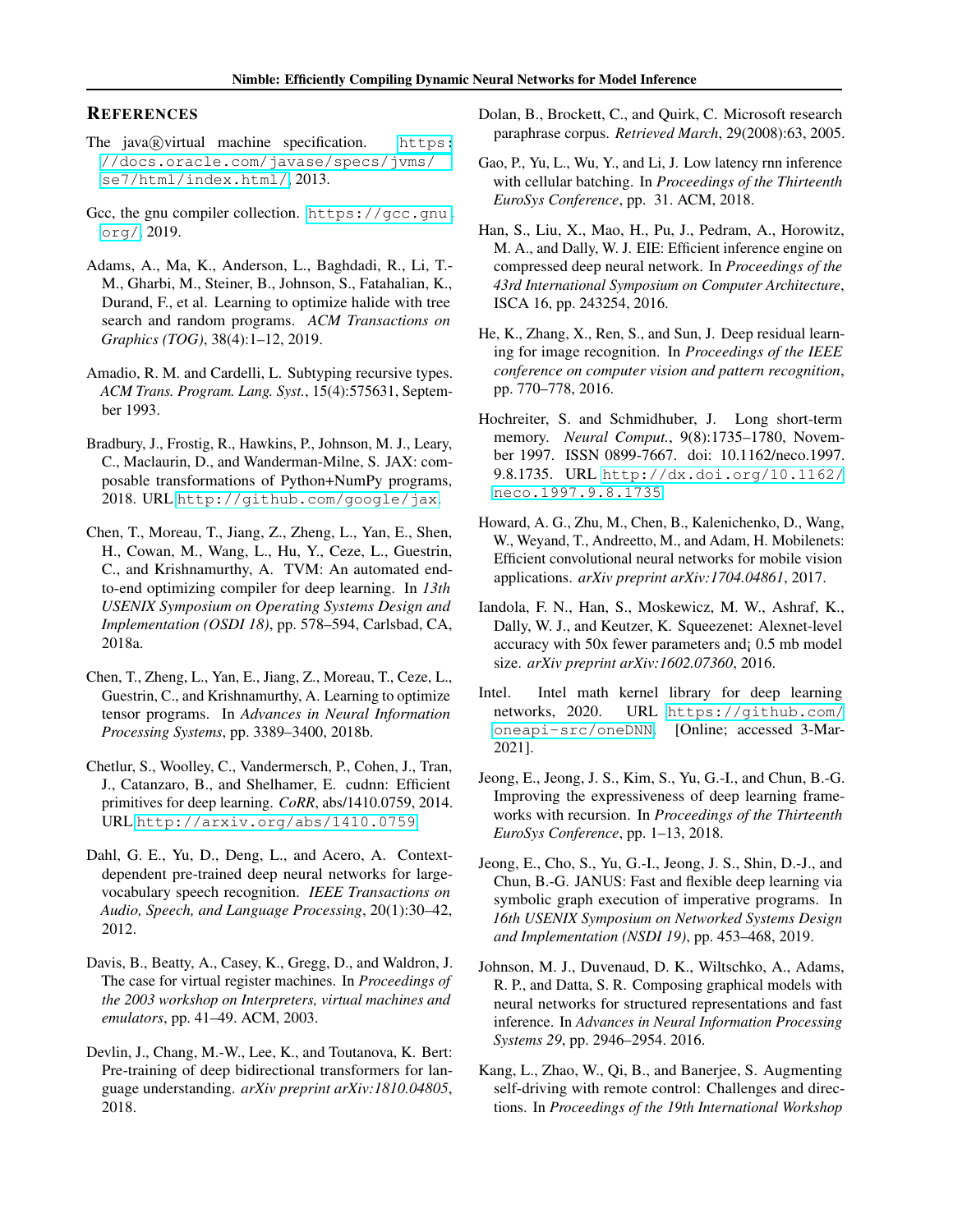*on Mobile Computing Systems & Applications*, pp. 1924, 2018.

- <span id="page-11-19"></span>Lattner, C. and Adve, V. Llvm: A compilation framework for lifelong program analysis & transformation. In *International Symposium on Code Generation and Optimization, 2004. CGO 2004.*, pp. 75–86. IEEE, 2004.
- <span id="page-11-10"></span>Lattner, C., Amini, M., Bondhugula, U., Cohen, A., Davis, A., Pienaar, J. A., Riddle, R., Shpeisman, T., Vasilache, N., and Zinenko, O. Mlir: Scaling compiler infrastructure for domain specific computation. In *Proceedings of the 19th ACM/IEEE International Symposium on Code Generation and Optimization*, 2021.
- <span id="page-11-4"></span>Liang, X., Shen, X., Feng, J., Lin, L., and Yan, S. Semantic object parsing with graph lstm. In *European Conference on Computer Vision*, pp. 125–143. Springer, 2016.
- <span id="page-11-13"></span>Liskov, B. H. and Wing, J. M. A behavioral notion of subtyping. *ACM Trans. Program. Lang. Syst.*, 16(6): 18111841, November 1994.
- <span id="page-11-0"></span>Liu, Y., Wang, Y., Yu, R., Li, M., Sharma, V., and Wang, Y. Optimizing CNN model inference on cpus. In *2019 USENIX Annual Technical Conference (USENIX ATC 19)*, pp. 1025–1040, 2019.
- <span id="page-11-7"></span>Looks, M., Herreshoff, M., Hutchins, D., and Norvig, P. Deep learning with dynamic computation graphs. *arXiv preprint arXiv:1702.02181*, 2017.
- <span id="page-11-6"></span>Neubig, G., Dyer, C., Goldberg, Y., Matthews, A., Ammar, W., Anastasopoulos, A., Ballesteros, M., Chiang, D., Clothiaux, D., Cohn, T., et al. Dynet: The dynamic neural network toolkit. *arXiv preprint arXiv:1701.03980*, 2017.
- <span id="page-11-18"></span>Paszke, A., Gross, S., Massa, F., Lerer, A., Bradbury, J., Chanan, G., Killeen, T., Lin, Z., Gimelshein, N., Antiga, L., Desmaison, A., Kopf, A., Yang, E., DeVito, Z., Raison, M., Tejani, A., Chilamkurthy, S., Steiner, B., Fang, L., Bai, J., and Chintala, S. PyTorch: An imperative style, high-performance deep learning library. In *Advances in Neural Information Processing Systems 32*, pp. 8024– 8035. Curran Associates, Inc., 2019.
- <span id="page-11-14"></span>Ragan-Kelley, J., Barnes, C., Adams, A., Paris, S., Durand, F., and Amarasinghe, S. Halide: A language and compiler for optimizing parallelism, locality, and recomputation in image processing pipelines. In *Proceedings of the 34th ACM SIGPLAN Conference on Programming Language Design and Implementation*, PLDI '13, pp. 519–530, New York, NY, USA, 2013. ACM. ISBN 978-1-4503-2014-6. doi: 10.1145/2491956.2462176. URL [http://doi.](http://doi.acm.org/10.1145/2491956.2462176) [acm.org/10.1145/2491956.2462176](http://doi.acm.org/10.1145/2491956.2462176).
- <span id="page-11-11"></span>Roesch, J., Lyubomirsky, S., Kirisame, M., Pollock, J., Weber, L., Jiang, Z., Chen, T., Moreau, T., and Tatlock, Z. Relay: A high-level ir for deep learning. *arXiv preprint arXiv:1904.08368*, 2019.
- <span id="page-11-9"></span>Rotem, N., Fix, J., Abdulrasool, S., Deng, S., Dzhabarov, R., Hegeman, J., Levenstein, R., Maher, B., Nadathur, S., Olesen, J., Park, J., Rakhov, A., and Smelyanskiy, M. Glow: Graph lowering compiler techniques for neural networks. *CoRR*, abs/1805.00907, 2018. URL [https:](https://arxiv.org/abs/1805.00907) [//arxiv.org/abs/1805.00907](https://arxiv.org/abs/1805.00907).
- <span id="page-11-12"></span>Siek, J. G. and Taha, W. Gradual typing for functional languages. In *In Scheme and Functional Programming Workshop*, pp. 81–92, 2006.
- <span id="page-11-17"></span>Simonyan, K. and Zisserman, A. Very deep convolutional networks for large-scale image recognition. *arXiv preprint arXiv:1409.1556*, 2014.
- <span id="page-11-16"></span>Socher, R., Perelygin, A., Wu, J., Chuang, J., Manning, C. D., Ng, A. Y., and Potts, C. Recursive deep models for semantic compositionality over a sentiment treebank. In *Proceedings of the 2013 conference on empirical methods in natural language processing*, pp. 1631–1642, 2013.
- <span id="page-11-2"></span>Sutskever, I., Vinyals, O., and Le, Q. V. Sequence to sequence learning with neural networks. *CoRR*, abs/1409.3215, 2014. URL [http://arxiv.org/](http://arxiv.org/abs/1409.3215) [abs/1409.3215](http://arxiv.org/abs/1409.3215).
- <span id="page-11-3"></span>Tai, K. S., Socher, R., and Manning, C. D. Improved semantic representations from tree-structured long short-term memory networks. *CoRR*, abs/1503.00075, 2015. URL <http://arxiv.org/abs/1503.00075>.
- <span id="page-11-1"></span>Wang, L., Chen, Z., Liu, Y., Wang, Y., Zheng, L., Li, M., and Wang, Y. A unified optimization approach for cnn model inference on integrated gpus. In *Proceedings of the 48th International Conference on Parallel Processing*, pp. 1–10, 2019.
- <span id="page-11-8"></span>XLA Team. Xla - tensorflow, compiled, March 2017. URL [https://developers.googleblog.com/](https://developers.googleblog.com/2017/03/xla-tensorflow-compiled.html) [2017/03/xla-tensorflow-compiled.html](https://developers.googleblog.com/2017/03/xla-tensorflow-compiled.html).
- <span id="page-11-5"></span>Xu, S., Zhang, H., Neubig, G., Dai, W., Kim, J. K., Deng, Z., Ho, Q., Yang, G., and Xing, E. P. Cavs: An efficient runtime system for dynamic neural networks. In *2018 USENIX Annual Technical Conference (USENIX ATC 18)*, pp. 937–950, 2018.
- <span id="page-11-15"></span>Yachir, A., Tari, K., Amirat, Y., Chibani, A., and Badache, N. Qos based framework for ubiquitous robotic services composition. In *2009 IEEE/RSJ International Conference on Intelligent Robots and Systems*, pp. 2019–2026, 2009.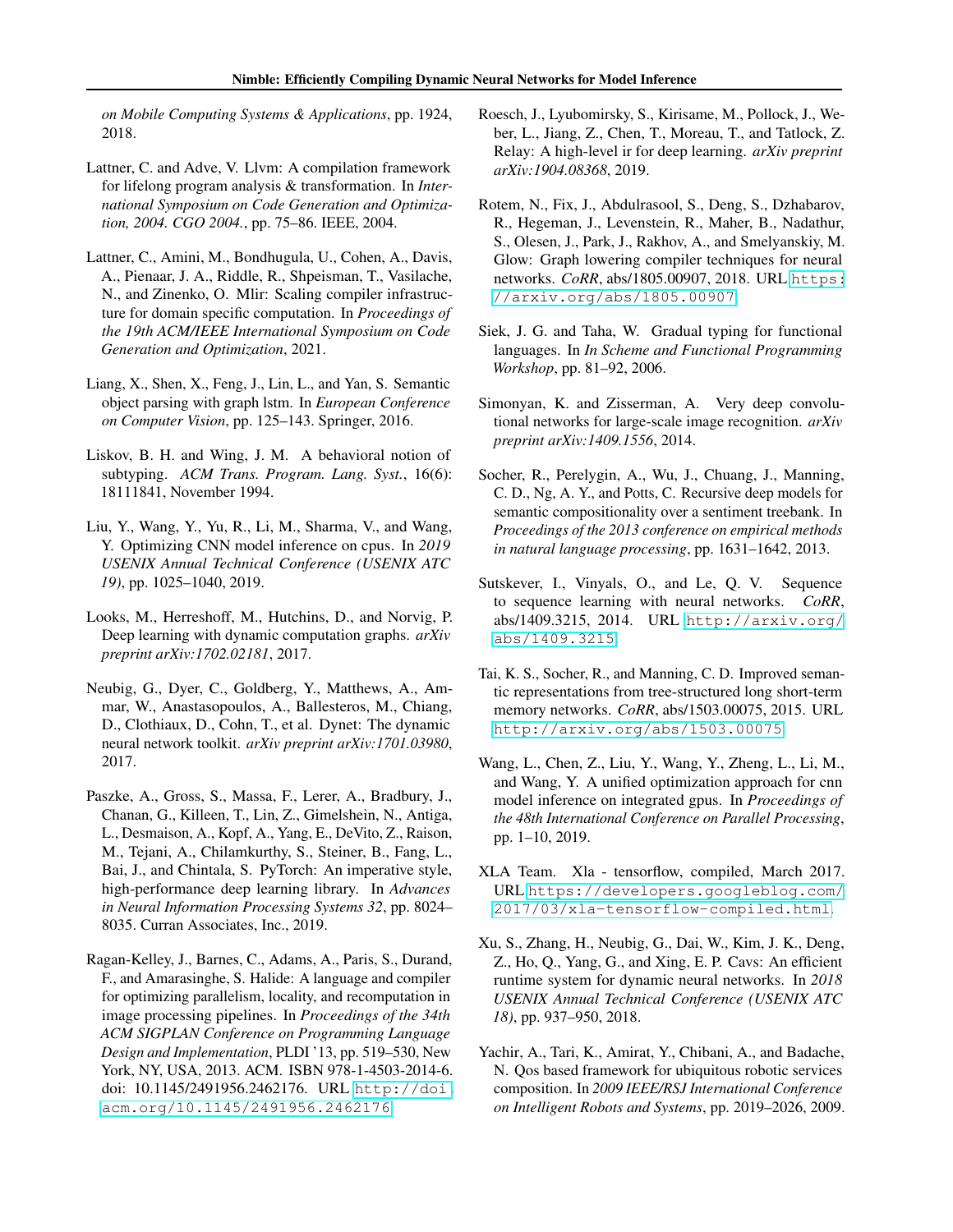- <span id="page-12-0"></span>Yu, Y., Abadi, M., Barham, P., Brevdo, E., Burrows, M., Davis, A., Dean, J., Ghemawat, S., Harley, T., Hawkins, P., et al. Dynamic control flow in large-scale machine learning. In *Proceedings of the Thirteenth EuroSys Conference*, pp. 18. ACM, 2018.
- <span id="page-12-1"></span>Zhang, X., Wang, Q., and Chothia, Z. Openblas. [http:](http://xianyi.github.io/OpenBLAS) [//xianyi.github.io/OpenBLAS](http://xianyi.github.io/OpenBLAS), 2014. [Online; accessed 13-May-2019].
- <span id="page-12-4"></span>Zheng, D. Optimize dynamic neural network models with control flow operators, 7 2018. URL [https://cwiki.](https://cwiki.apache.org/confluence/display/MXNET/Optimize+dynamic+neural+network+models+with+control+flow+operators) [apache.org/confluence/display/MXNET/](https://cwiki.apache.org/confluence/display/MXNET/Optimize+dynamic+neural+network+models+with+control+flow+operators) [Optimize+dynamic+neural+network+](https://cwiki.apache.org/confluence/display/MXNET/Optimize+dynamic+neural+network+models+with+control+flow+operators) [models+with+control+flow+operators](https://cwiki.apache.org/confluence/display/MXNET/Optimize+dynamic+neural+network+models+with+control+flow+operators).
- <span id="page-12-3"></span>Zheng, L., Jia, C., Sun, M., Wu, Z., Yu, C. H., Haj-Ali, A., Wang, Y., Yang, J., Zhuo, D., Sen, K., Gonzalez, J. E., and Stoica, I. Ansor: Generating high-performance tensor programs for deep learning. In *14th USENIX Symposium on Operating Systems Design and Implementation (OSDI 20)*, pp. 863–879, 2020a.
- <span id="page-12-2"></span>Zheng, S., Liang, Y., Wang, S., Chen, R., and Sheng, K. Flextensor: An automatic schedule exploration and optimization framework for tensor computation on heterogeneous system. In *Proceedings of the Twenty-Fifth International Conference on Architectural Support for Programming Languages and Operating Systems*, pp. 859–873, 2020b.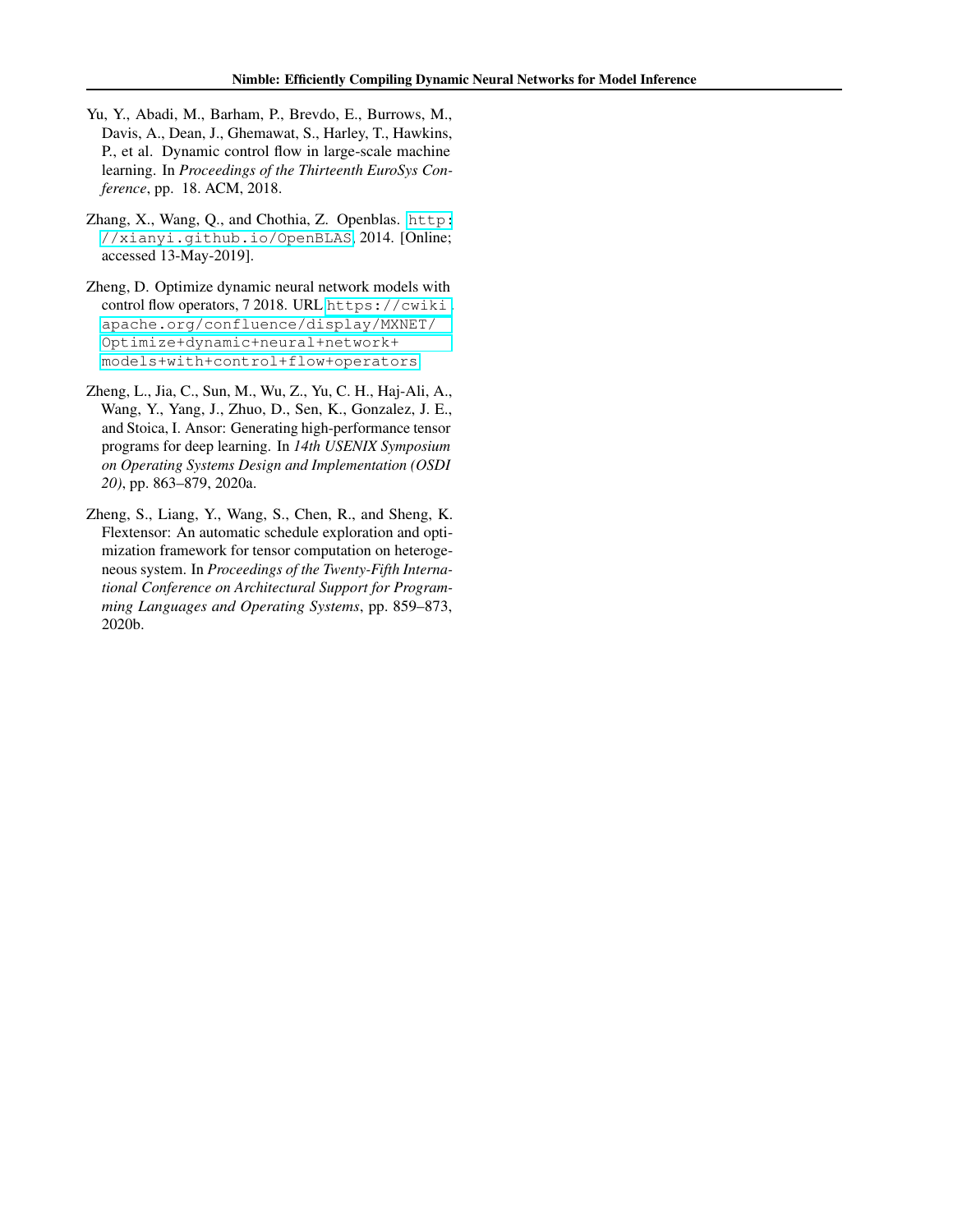### <span id="page-13-0"></span>APPENDICES

### A MEMORY PLANNING EXAMPLE

In the case of operators with dynamic shaped inputs, we need to insert shape functions before the kernel invocation to compute the output shapes and allocate memory accordingly as detailed in [Section 3.2.](#page-3-1) Our uniform treatment of shape functions as standard tensor expressions enables them to be fused and optimized like normal, but one challenge is that we must now manifest memory allocations in a fixed point until we allocate the outputs for both the compute and necessary shape functions. We illustrate this below how the explicit memory allocation transformation works with a single dynamic concatenation.

```
1 fn (x: Tensor<?, 2>, y: Tensor<1, 2>)
2 ->Tensor<?, 2> {
3 concat((%x, %y))
4 }
```
This is the same transformation as the simple example shown in [Section 3.3](#page-4-0) with the addition of carefully inserting invocations to the shape function to compute sizes of output buffers for the dynamically sized kernel.

```
1 fn (x: Tensor<?, 2>, y: Tensor<1, 2>)
2 ->Tensor<?, 2> {
3 let in_sh0 = shape_of(x);
4 let in sh1 = shape_of(y);
5 let buf0 = alloc_storage(16, 64, \ldots);
6 let out_sh0 = alloc_tensor(buf0, ...);
7 invoke_shape_func(concat,
8 (in_sh0, in_sh1), (out_sh0,), ...);
9 let buf1 = alloc\_storage(...);10 let out0 = alloc_tensor(
11 buf1, out_sh0, ...);
12 invoke_mut(concat, (x, y), (out0));
13 out_0
14 }
```
After the transformation you may notice we have introduced a call to invoke\_shape\_func which invokes a shape function for a kernel (line 7). The shape function requires input shapes as arguments which further require us to invoke shape\_of for both %x and %y (line 3-4). shape\_of will be directly mapped to a VM instruction to retrieve the shape of a tensor at runtime. The transformation also inserts an additional storage and tensor allocation for the output of the shape function (line 5-6).

### <span id="page-13-1"></span>B HETEROGENEOUS DEVICE PLACEMENT RULES

The full set of heterogeneous device placement rules are listed below:

• shape\_of. Defaults to the CPU domain because we can access the shape of a tensor regardless of which device it is placed on.

- Shape functions. These IRs take the output of one or multiple shape\_of and then derive the shape of an operation according to predefined type inference rules. The output of a shape function is used to compute the amount of memory that this operator requires at runtime, which only needs a few cheap scalar arithmetic computation. Therefore, the inputs and outputs would be better on a CPU domain as well.
- device\_copy. The input and output of this IR are on different domains as it copies data from one domain to another. The device domains of the input and output are propagated in the opposite directions to other IR nodes that are reachable to/from the device copy node.
- Memory operations. The device domain of storage from alloc\_storage is designated in the expression, and later is propagated to the device domain of the tensors allocated from this storage via alloc\_tensor.
- invoke mut. All arguments used in the invoke mut must have the same device domain.
- Other common IR nodes. The device domain of other common IR nodes, e.g. variables, constants, operators, etc., can be directly propagated from the above nodes.

## <span id="page-13-2"></span>C VM ISA

[Table C.1](#page-14-0) details the opcode and the functionality of each instruction. Recall that *Nimble* is designed to support neural networks with dynamic features, such as control flow and dynamic data structures etc., in a portable, high-performance, and light-weight manner. A set of instructions are proposed to fulfill this task. These instructions provide not only highlevel information about the dynamic model behavior but also an architectural level interface for better orchestration and virtualization of the execution of control logic and optimized operator kernels. The current instruction set only contains 22 instructions for dynamic model inference. It largely reduces the dispatching overhead and simplifies bytecode serialization and deserialization. We categorize these instructions as follows:

- Register-to-Register Operations. Register-to-Register operations, e.g. Move, transfer data between different offset of the register file. Objects are reference counted, make use of copy-on-write and passed by reference ensuring register operations are cheap even if the size of underlying container is large.
- Memory Operations. Memory operations can allocate space for tensors, load constant tensors, and so on. Due to the design of our constant pool, weights (which are constant during inference) can remain in-memory